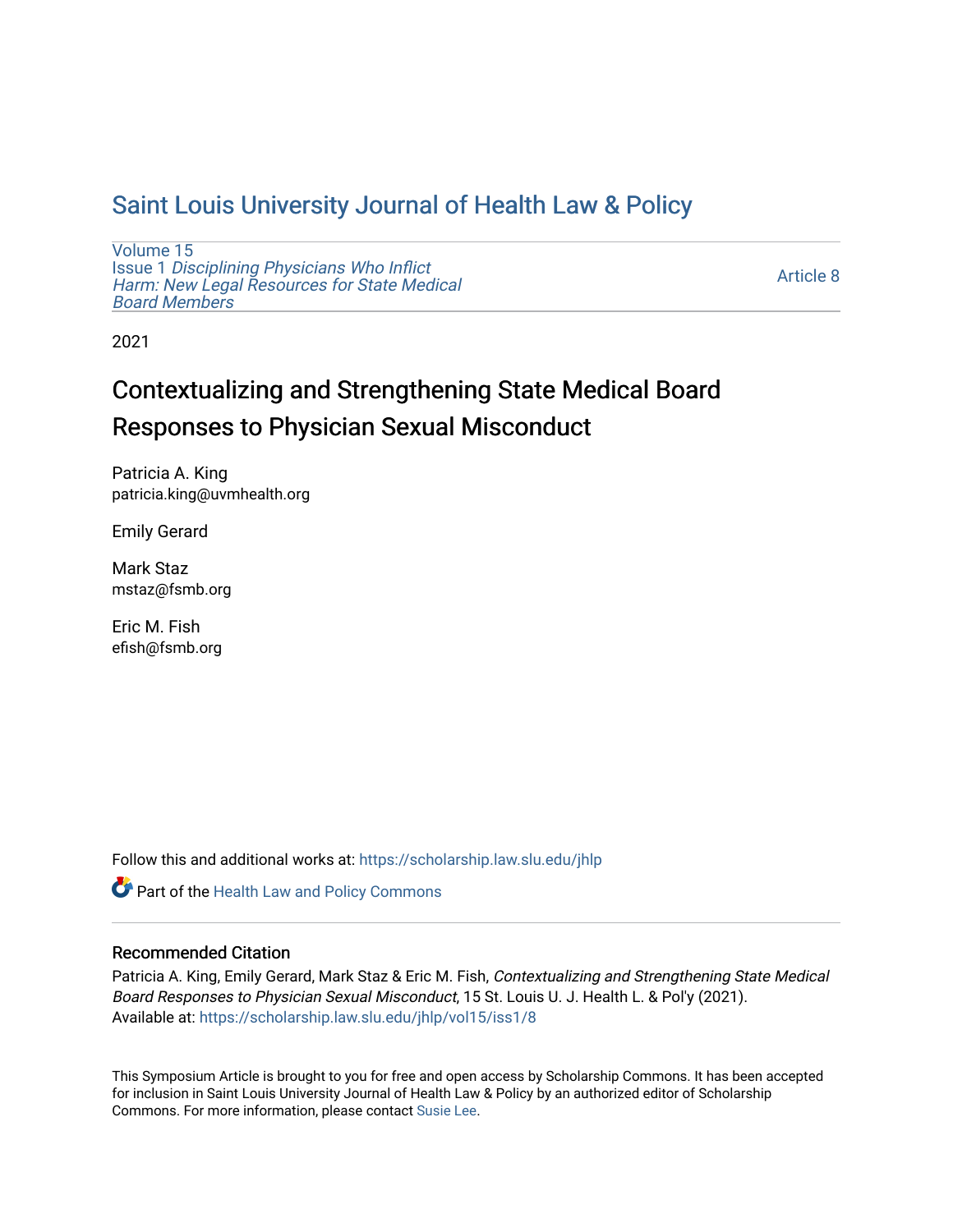## **CONTEXTUALIZING AND STRENGTHENING STATE MEDICAL BOARD RESPONSES TO PHYSICIAN SEXUAL MISCONDUCT**

## PATRICIA A. KING,\* EMILY GERARD,\*\* MARK STAZ[\\*\\*\\*](#page-1-0) & ERIC M. FISH[\\*\\*\\*\\*](#page-1-1)

#### **ABSTRACT**

*As the instrument through which states regulate the professional conduct of medical practitioners, state medical boards play a critical role in addressing physician sexual misconduct. Sexual misconduct in the medical profession is particularly troubling given that physicians are often privy to the most intimate aspects of their patients' lives. Patients place a profound trust in their physician, and the resulting relational dynamic may impact how a patient perceives or reacts to a physician's conduct. State medical boards are often criticized for failing to respond appropriately to instances of sexual misconduct. However, some of these criticisms fail to consider historical attempts by these boards to address this issue; they particularly fail to recognize that medical boards are just as proactive as other professional organizations in addressing and sanctioning sexual misconduct. Criticisms also fail to fully appreciate the impact of the complaint-based structure of state medical regulatory law, the lack of information sharing between other stakeholders in health care and state medical*  boards, and structural and legal constraints that impact the ability of state *boards to investigate accusations of misconduct and discipline licensees accordingly. In sum, most critiques of state board actions in legal literature fail to properly contextualize state board responses and thus present solutions that miss the mark. The purpose of this paper is to contextualize the responses of state medical boards and highlight the efforts that have already been made by individual medical boards and the Federation of State Medical Boards (FSMB) to address sexual misconduct. Particular focus will be given to the FSMB's Workgroup on Physician Sexual Misconduct and the 2020 FSMB Report on Physician Sexual Misconduct (FSMB Report). The FSMB Report illustrates the* 

<sup>\*</sup> Patricia A. King, M.D., Ph.D., Professor of Medicine, Larner College of Medicine, University of Vermont, Past Chair (2018-19), Federation of State Medical Boards.

<sup>\*\*</sup> Emily Gerard, MA, JD (University of Virginia School of Law, anticipated May 2023); Law Clerk, Federation of State Medical Boards.

<span id="page-1-0"></span><sup>\*\*\*</sup> Mark L. Staz, M.A., Management Consultant, Regulatory Policy, Federation of State Medical **Boards** 

<span id="page-1-1"></span><sup>\*\*\*\*</sup> Eric M. Fish, J.D., Chief Legal Officer, Federation of State Medical Boards.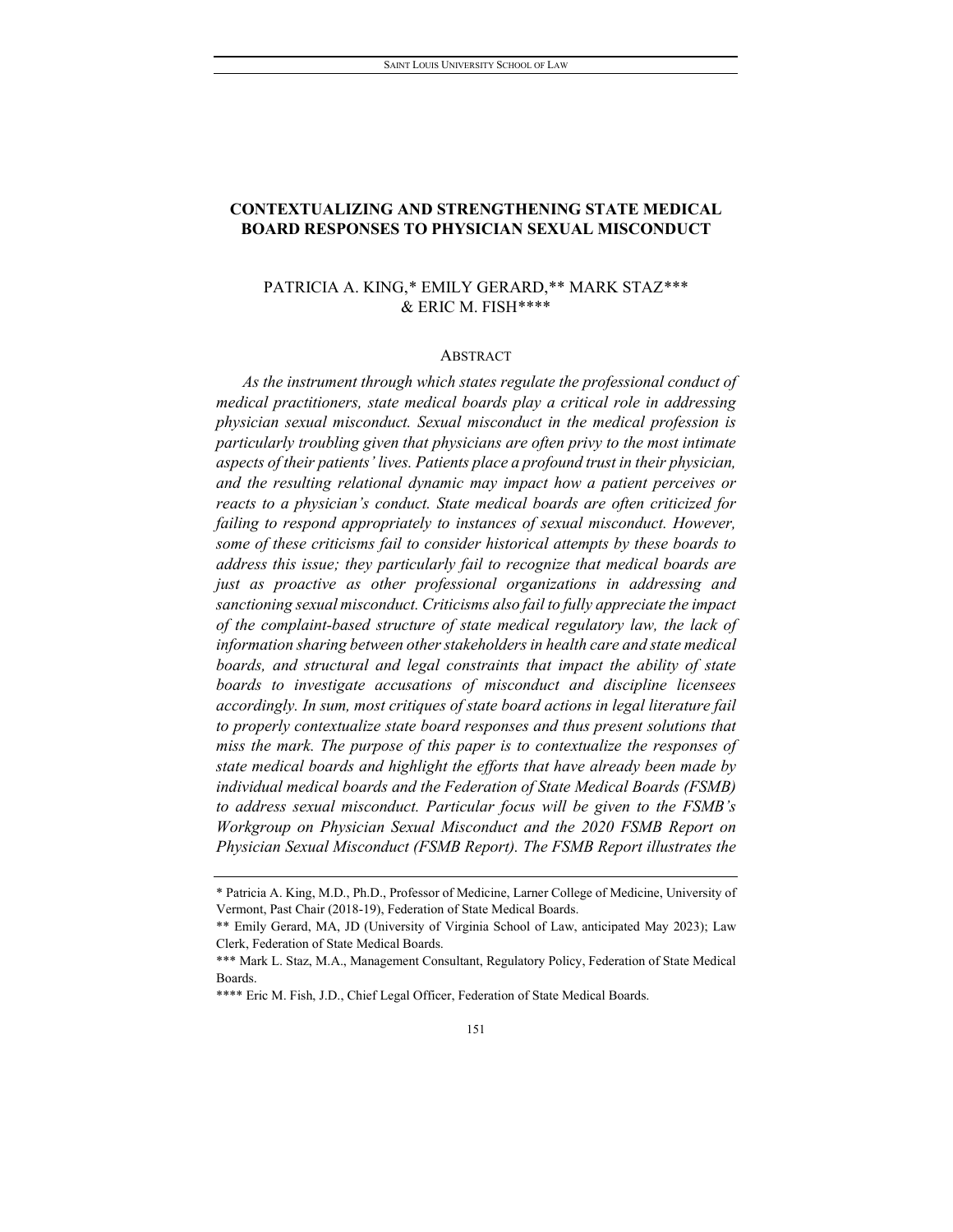*barriers that prevent medical boards from responding more robustly to reports of sexual misconduct. It also provides recommendations in furtherance of the FSMB's effort to improve identification of improper physician behaviors. The proactive efforts of the FSMB to address sexual misconduct serve as a critical foundation for more expansive collaborative efforts across health care to eradicate sexual harassment, abuse, and other forms of misconduct.*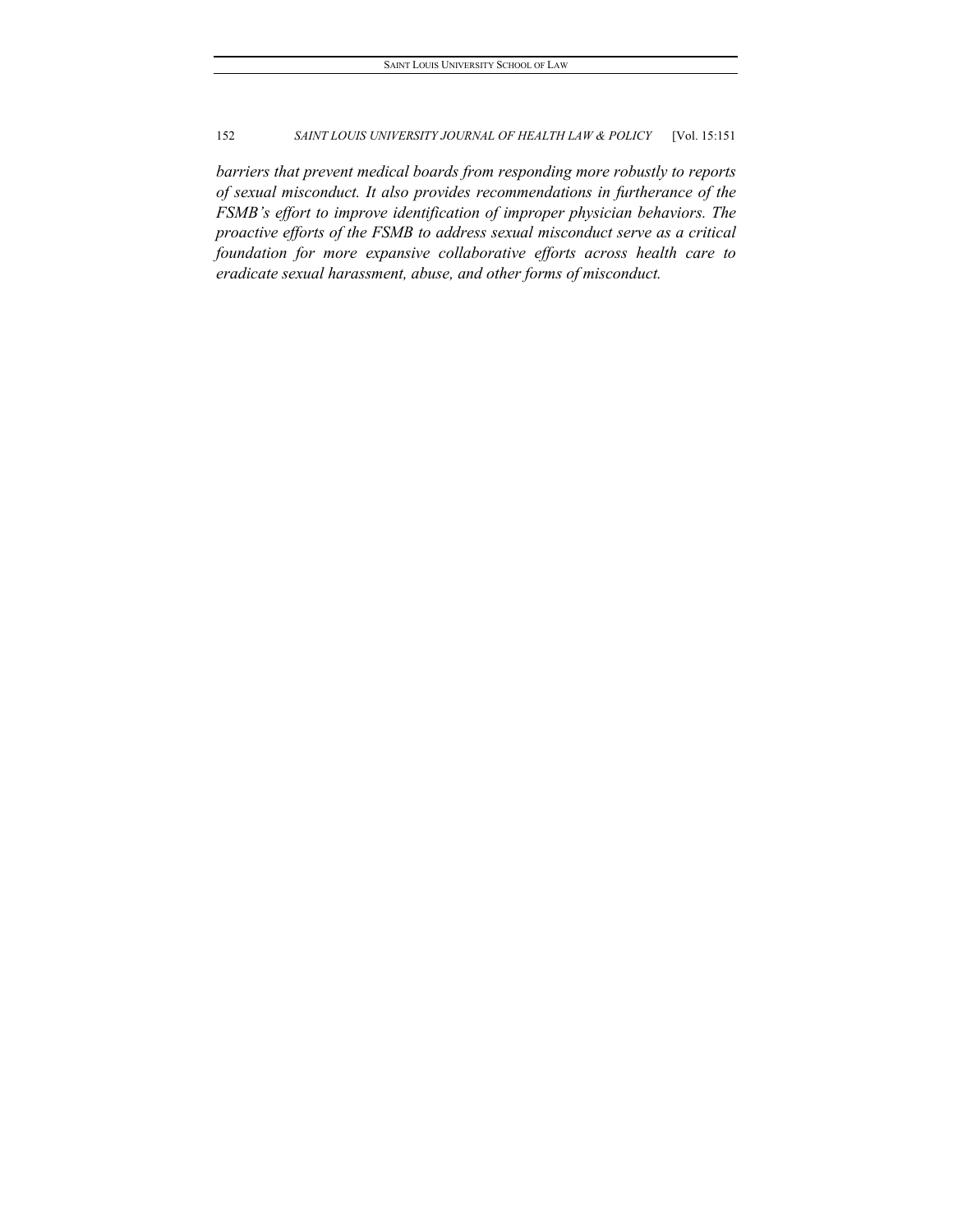## I. INTRODUCTION

At the outset of their careers, most physicians recite a version of the Hippocratic Oath in front of their friends, family, and peers, pledging "to dedicate [their lives] to the service of humanity" and promising to "practi[c]e [their] profession with conscience and dignity."<sup>[2](#page-3-1)</sup> Most practitioners live up to these goals, continuing to practice even amid harrowing circumstances and burnout.<sup>[3](#page-3-2)</sup> But there are some physicians who abuse the trust placed in them, utilizing their knowledge and situational power to exploit patients for financial gain, sexual gratification, or other self-interested purposes.[4](#page-3-3) In the United States, state medical and osteopathic boards (hereinafter "medical boards" or "boards") are the regulatory bodies tasked with implementing state police powers by licensing and disciplining physicians.<sup>[5](#page-3-4)</sup> As such, each state board plays a crucial role in addressing physician misconduct.

Sexual misconduct in medicine has proved intractable throughout history and across continents, but the full scope of the sexual misconduct problem in contemporary medical practice came to light at the end of the twentieth century amid a broader cultural shift in sexual ethics.<sup>[6](#page-3-5)</sup> Medical boards in the United States, like their international equivalents in countries such as Canada,<sup>[7](#page-3-6)</sup> Great Britain, $8$  New Zealand, $9$  and Australia,  $10$  have made incremental improvements but have at times struggled to address this issue.

<span id="page-3-3"></span>4. Patricia A. King et al., *State Medical Board Recommendations for Stronger Approaches to Sexual Misconduct by Physicians*, 325 JAMA 1609, 1609 (2021).

<span id="page-3-4"></span>5. Nadia N. Sawicki, *Character, Competence, and the Principles of Medical Discipline*, 13 J. HEALTH CARE L. & POL'Y. 285, 286, 289, 295 (2010) ("As an extension of the state's police power, the medical board's disciplinary authority is aimed at protecting medical consumers from the harms they may incur at the hands of incompetent or dishonest physicians.").

<span id="page-3-5"></span>6*. See infra* Section I.A (describing the evolving cultural awareness of the prevalence and harm caused by sexual misconduct that began concurrent with the sexual revolution in the 1970s).

<span id="page-3-6"></span>7. Sanda Rodgers, *Health Care Providers and Sexual Assault: Feminist Law Reform?*, 8 CAN. J. WOMEN & L. 159, 159 (1995) ("This paper considers the response of Canadian courts to allegations of sexual assault by health care providers.").

<span id="page-3-7"></span>8. Nigel Fisher & Thomas Fahy, *Sexual Relationships Between Doctors and Patients*, 83 J. ROYAL SOC'Y MED. 681, 681 (1990).

<span id="page-3-8"></span>9. Katherine H. Hall, *Sexualization of the Doctor–Patient Relationship: Is It Ever Ethically Permissible?*, 18 FAM. PRAC. 511, 511 (2001).

<span id="page-3-9"></span>10. Cherrie Ann Galletly, *Sexual Misconduct by Doctors: A Problem That Has Not Gone Away*, 213 MED. J. AUSTL. 216, 216 (2020).

<span id="page-3-0"></span><sup>1.</sup> S.J. Huber, *The White Coat Ceremony: A Contemporary Medical Ritual*, 29 J. MED. ETHICS 364, 364 (2003).

<span id="page-3-1"></span><sup>2.</sup> Ramin Walter Parsa-Parsi, *The Revised Declaration of Geneva: A Modern-Day Physician's Pledge*, 318 JAMA 1971, 1971 (2017).

<span id="page-3-2"></span><sup>3.</sup> Pamela Hartzband & Jerome Groopman, *Physician Burnout, Interrupted*, 382 NEW ENG. J. MED. 2485, 2486 (2020); AGENCY FOR HEALTHCARE RSCH. AND QUALITY, PHYSICIAN BURNOUT (2017),<https://www.ahrq.gov/prevention/clinician/ahrq-works/burnout/index.html> (last visited Oct. 30, 2021).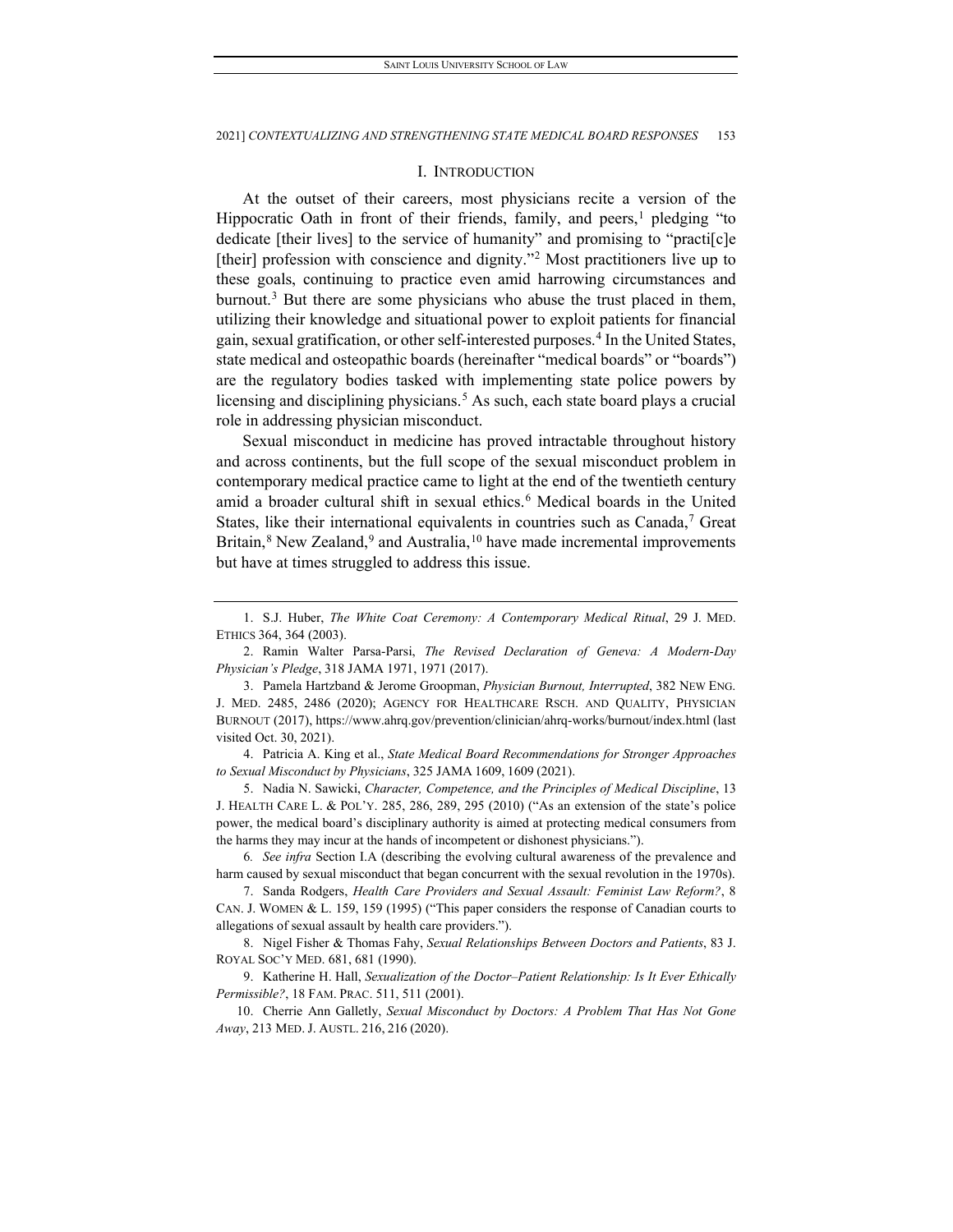In response to the pervasive sexual misconduct problem, the national membership organization of medical boards, the Federation of State Medical Boards (FSMB) convened a Workgroup on Physician Sexual Misconduct (hereinafter the "Workgroup") in 2017 to help medical boards in the United States lay the groundwork for accountability frameworks and address this critical problem.[11](#page-4-0) The FSMB does not itself have the power to sanction physicians for misconduct—and as quasi-government entities, medical boards are bound by state law and constitutional due process requirements. The law does not always reflect and keep pace with professional ethical standards, $12$  so despite the official policies of regulatory and professional bodies, medical boards must navigate the complex interplay between professional ethics and state law. In addition to these legal constraints, medical boards have limited resources<sup>[13](#page-4-2)</sup> and are subject to statutory limitations on public disclosure of internal proceedings, even though this may give a public appearance of inaction.[14](#page-4-3) Medical boards also face political pressures and have in some instances been bullied into silence by more powerful political actors.<sup>[15](#page-4-4)</sup> When evaluating the responses of medical boards to incidences of sexual misconduct, it is critical to examine all these factors and to consider the ways in which other health care industry stakeholders—physicians, health systems, and government agencies—can work alongside medical boards to implement trustworthy and robust accountability frameworks. Understanding the context and the role of stakeholders is critical for the success of such well-intentioned objectives.

To provide this context, Part II of this Article provides a historical examination of physician sexual misconduct, highlights early medical board efforts to address this problem, and outlines contemporary critiques of board actions which led to the FSMB convening the Workgroup. Part III summarizes

<span id="page-4-0"></span><sup>11.</sup> Fed'n of State Med. Bds., *Report and Recommendations of the FSMB Workgroup on Physician Sexual Misconduct*, J. MED. REGUL., July 2020, at 17, 17.

<span id="page-4-1"></span><sup>12</sup>*. Code of Medical Ethics Preface & Preamble*, AMA, https://www.ama-assn.org/about/ publications-newsletters/code-medical-ethics-preface-preamble (last visited Oct. 30, 2021) ("The relationship between ethics and law is complex. Ethical values and legal principles are usually closely related, but ethical responsibilities usually exceed legal duties. Conduct that is legally permissible may be ethically unacceptable. Conversely, the fact that a physician who has been charged with allegedly illegal conduct has been acquitted or exonerated in criminal or civil proceedings does not necessarily mean that the physician acted ethically.").

<span id="page-4-2"></span><sup>13.</sup> Susan A. Chesteen & Joan M. Lally, *Physician Licensing Boards: Saints or Sinners in the Public Eye?*, 15 BUS. F., no. 4, 1991, at 36, 36–37 ("One of the problems directly related to state administration is that while the [medical board] may be willing to actively pursue its mission, state government may refuse to adequately fund the board enough for it to be effective. In Wisconsin, for example, the Medical Licensing Board recently requested re-licensure fees be increased to fund the hiring of more investigators. The legislature refused.").

<span id="page-4-4"></span><span id="page-4-3"></span><sup>14</sup>*. See infra* Part III (discussing the financial, statutory, and structural challenges to medical board action).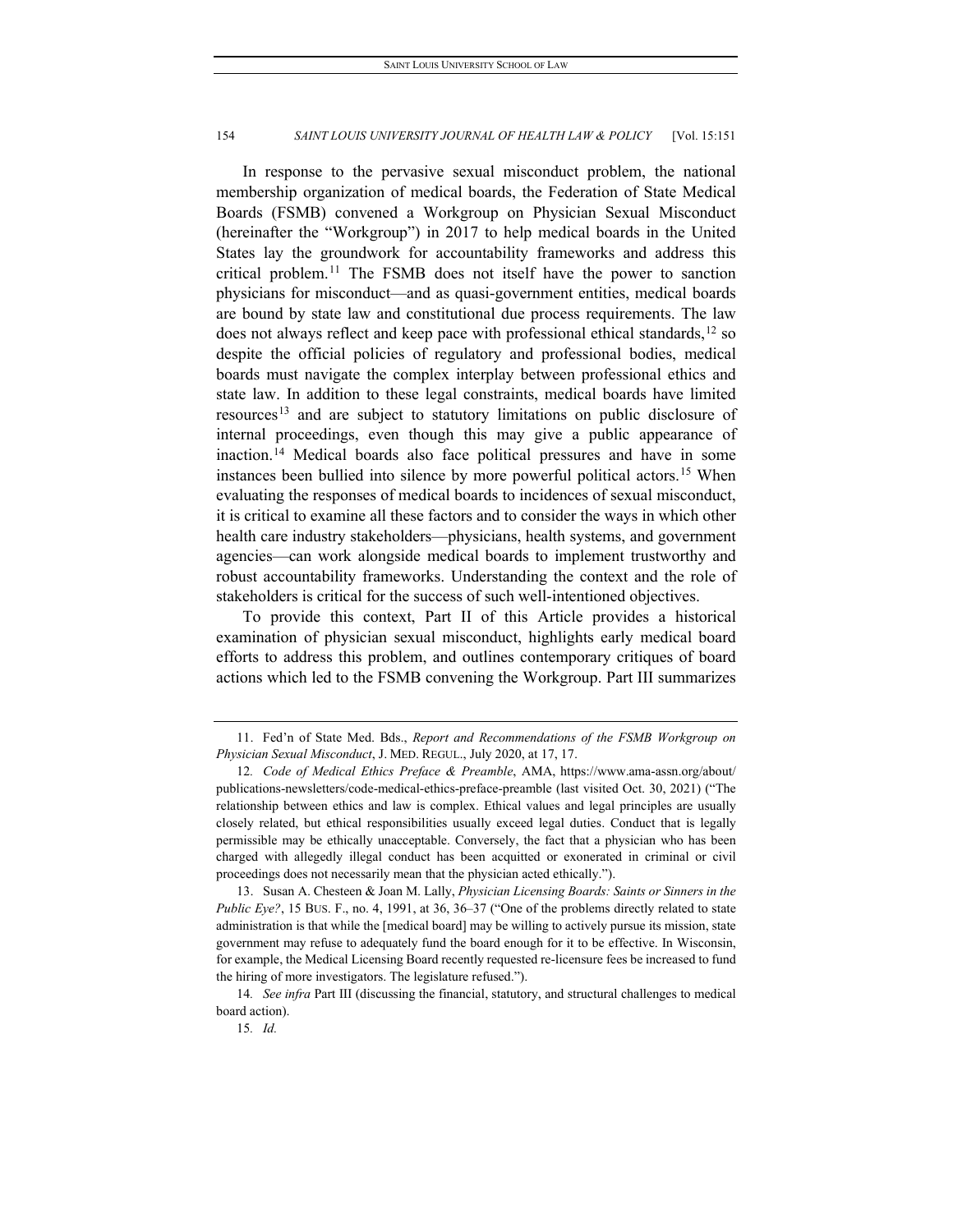the product of the Workgroup—the 2020 FSMB Report on Physician Sexual Misconduct (hereinafter "FSMB Report" or "Report")—which was thereafter unanimously adopted as policy by the FSMB's House of Delegates, the organization's official policy-making body[.16](#page-5-0) Part IV outlines persistent barriers to systemic change and discusses methods of addressing these barriers. Finally, Part V highlights the notable successes of several medical boards and discusses innovative solutions that may help all boards implement the key principles of the FSMB Report.

## II. HISTORICAL CONTEXT OF SEXUAL MISCONDUCT AND MEDICAL **REGULATION**

While critical assessment of the ways in which medical boards have addressed the physician misconduct problem is warranted, the role of medical boards cannot be abstracted from the historical treatment of sexual misconduct in the United States or the statutory constraints that contemporary medical boards face, nor can the role of medical boards be abstracted from the duties of other institutional stakeholders to identify and report physician sexual misconduct. The public is right to demand better solutions to physician sexual misconduct—understanding the context in which medical boards operate allows outside commentators and medical boards themselves the opportunity to craft tailored recommendations. Instead of solving the surface-level problems that contribute to sexual misconduct, they can address its systemic roots and thereby engage in more informed strategic decision-making. In turn, this will strengthen physician accountability and help create a safer, more equitable, and just health care system.

## *A. A Historical View of Physician Sexual Misconduct*

Sexual contact arising out of a physician-patient relationship has long been considered ethically forbidden, $17$  but evolving social mores in the 1970s brought this issue out into the open.[18](#page-5-2) *Roy v. Hartogs*—a case in which a female patient

<span id="page-5-0"></span><sup>16</sup>*. Report and Recommendations of the FSMB Workgroup on Physician Sexual Misconduct*, *supra* note 11.

<span id="page-5-1"></span><sup>17.</sup> Tanya J. Dobash, *Physician-Patient Sexual Contact: The Battle Between the State and the Medical Profession*, 50 WASH. & LEE L. REV. 1725, 1725 (1993); *see* Huber, *supra* note 1.

<span id="page-5-2"></span><sup>18.</sup> Seymour L. Zelen, *Sexualization of Therapeutic Relationships: The Dual Vulnerability of Patient and Therapist*, 22 PSYCHOTHERAPY 178, 178 (1985) ("Sexual intimacies with patients have become open problems for the therapeutic professions. Feminism, consumerism, and a humanistic egalitarian therapeutic orientation have all contributed to the present acute awareness of the problem."); *see also* Jacob M. Appel, *Ethics Consult: Report Alleged Improper Doctor-Patient Relationship? MD/JD Weighs In*, MEDPAGE TODAY (Jan. 29, 2021), https://www.medpagetoday .com/opinion/ethics-consult/90945 ("Rules governing psychiatrist-patient sex were far more fluid until the 1970s. Many prominent figures in the psychiatric field, including Carl Jung and Bruno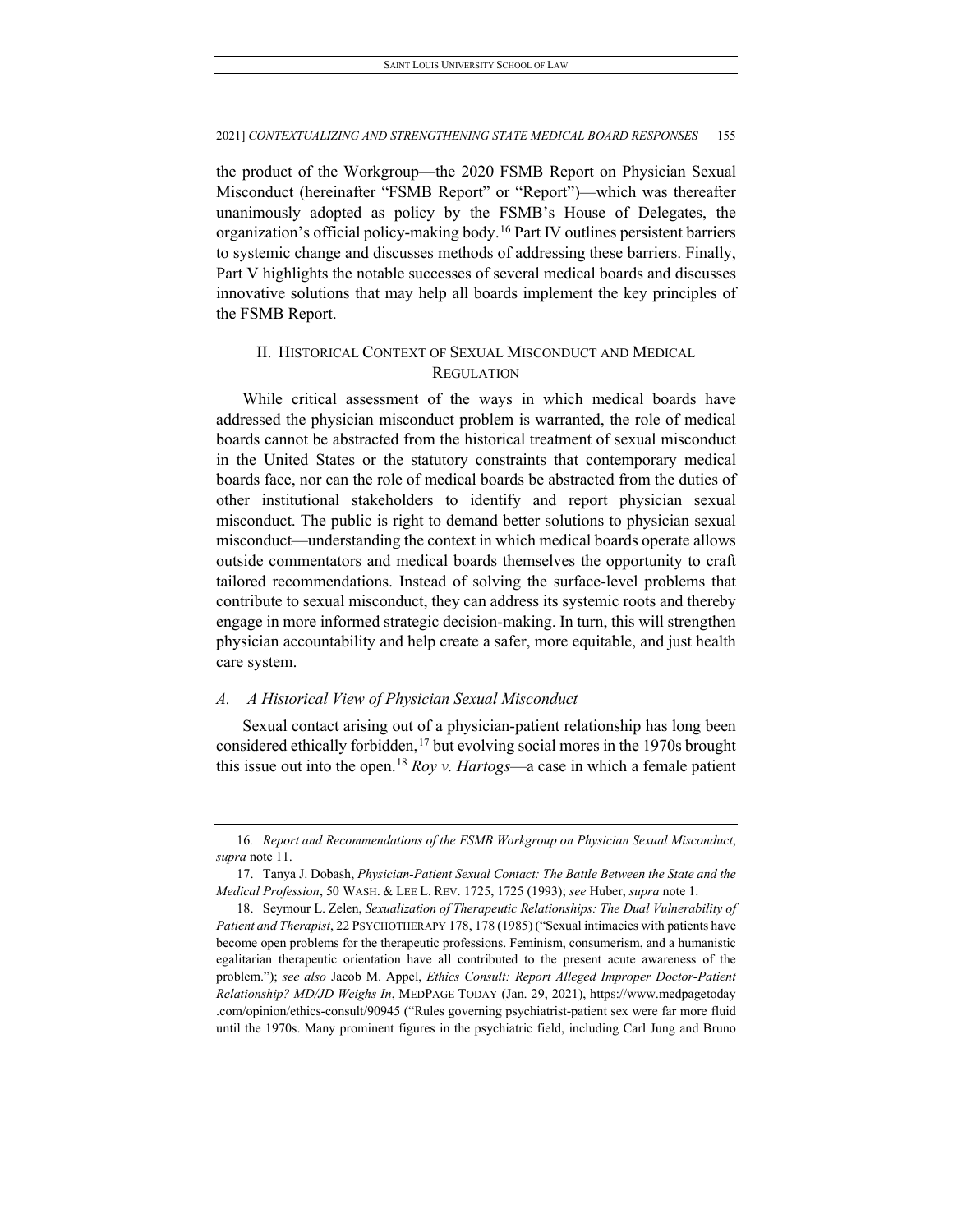successfully brought a malpractice claim against her psychiatrist for engaging her in a sexual relationship—was a tipping point.<sup>[19](#page-6-0)</sup> This case gripped the nation's attention and the story was adapted into print and film iterations.<sup>[20](#page-6-1)</sup> Following these revelations, the American Psychological Association became the first major American medical organization to explicitly prohibit any physician-patient sexual contact as part of its ethical code.<sup>[21](#page-6-2)</sup> The breadth and scope of the problem became even clearer when the first prevalence studies released in 1979 revealed that twelve percent of male psychiatrists and three percent of female psychiatrists reported having a sexually intimate relationship with a patient or former patient.<sup>[22](#page-6-3)</sup>

The public and academic focus largely remained on psychiatry until reports emerged in the late 1980s and early 1990s that similar problems existed in other medical specialties such as family medicine, obstetrics, and internal medicine.[23](#page-6-4) Studies conducted during the 1980s and 1990s revealed that a substantial minority of physicians in different practice areas did not believe all sexual contact between physicians and their patients to be unethical<sup>[24](#page-6-5)</sup> and indicated that sexual relationships between physicians and patients were widespread.<sup>[25](#page-6-6)</sup> Articles in medical journals reveal that there was continued debate on the boundaries of sexual misconduct—and what qualified as misconduct—with articles asking questions such as "*Sexualization of the Doctor-Patient Relationship: Is It Ever Ethically Permissible?*["26](#page-6-7) and "*Sexual Intimacies With* 

<span id="page-6-3"></span>22. Kenneth S. Pope & Valerie A. Vetter, *Prior Therapist-Patient Sexual Involvement Among Patients Seen by Psychologists*, 28 PSYCHOTHERAPY 429, 429 (1991) ("The two earliest national prevalence studies based on anonymous surveys of psychologists (Holroyd & Brodsky, 1977; Pope, Levenson & Schover, 1979) suggest that perhaps as many as 12% of male therapists and 3% of female therapists engaged in sexual intimacies with at least one patient[.]").

<span id="page-6-4"></span>23. H. Russell Searight & David C. Campbell, *Physician-Patient Sexual Contact: Ethical and Legal Issues and Clinical Guidelines*, 36 J. FAM. PRAC*.* 647, 647–48 (1993) ("In the past 10 years, sexual relationships between mental health professionals and their patients have been the focus of considerable legal and ethical attention. However, this issue has only begun to be addressed among nonpsychiatric physicians.").

Bettelheim, are alleged to have had affairs with their patients; a 1972 study found that 10% of Los Angeles psychiatrists admitted to sexual relations with individuals under their care.").

<span id="page-6-0"></span><sup>19.</sup> Roy v. Hartogs, 381 N.Y.S.2d 587, 587 (N.Y. App. Term 1976); *see also* Linda Jorgenson et al., *The Furor Over Psychotherapist-Patient Sexual Contact: New Solutions to an Old Problem*, 32 WM. & MARY L. REV. 645, 652 (1991); *see* Dobash, *supra* note 17, at 1751.

<sup>20.</sup> Zelen, *supra* note 18.

<span id="page-6-2"></span><span id="page-6-1"></span><sup>21.</sup> AM. PSYCHIATRIC ASS'N, THE PRINCIPLES OF MEDICAL ETHICS: WITH ANNOTATIONS ESPECIALLY APPLICABLE TO PSYCHIATRY 1, 4 (2013 ed.).

<sup>24.</sup> Fisher & Fahy, *supra* note 8.

<span id="page-6-7"></span><span id="page-6-6"></span><span id="page-6-5"></span><sup>25</sup>*. See* Kenneth S. Pope, *How Clients Are Harmed by Sexual Contact with Mental Health Professionals: The Syndrome and Its Prevalence*, 67 J. COUNSELING & DEV. 222, 222–23 tbl.1 (1988) (summarizing results in a chart of eight surveys of mental health professionals conducted between 1973 and 1987).

<sup>26.</sup> Hall, *supra* note 9, at 511–12.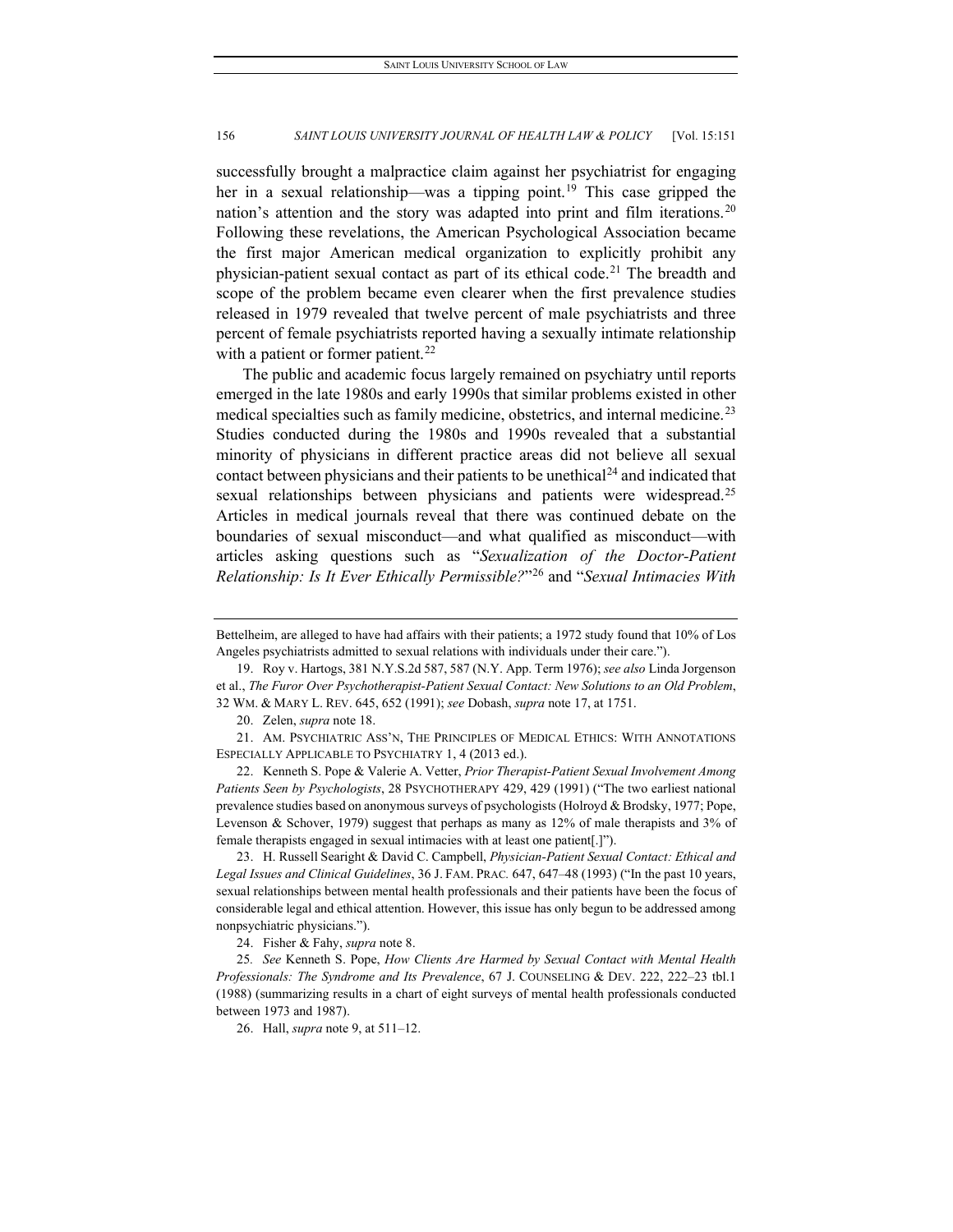*Clients After Termination: Should a Prohibition Be Explicit?*"[27](#page-7-0) Given the continued development of sexual ethics in the twenty-first century, wholesale condemnation of physician-patient sexual contact in all medical specialties might seem like a foregone conclusion, but these conclusions were not entirely unanimous, even throughout the early  $2000s.^{28}$  $2000s.^{28}$  $2000s.^{28}$ 

A review of legal literature from this era shows that courts, legal scholars, and regulatory bodies also struggled to define the scope of sexual misconduct and to fit this ethical violation into extant legal doctrine.<sup>[29](#page-7-2)</sup> Sexual misconduct is an ethical violation, and while ethics inform the law, the two are not always in sync.<sup>[30](#page-7-3)</sup> Courts differed in the way they construed a physician's fiduciary duty to patients, with some courts finding that "a physician who induces sexual relations with a patient is liable for professional negligence only if the sexual affair was misrepresented as part of the treatment."[31](#page-7-4) Outcomes like this created a murky line between sexual misconduct and consent; despite the widespread cultural and professional condemnation of sexual misconduct, proving sexual misconduct had occurred and holding doctors legally accountable for their actions remained difficult. Many victims of physician sexual predation were still left with limited legal recourse against their abusers.

Over time, most legislators, scholars, and regulatory bodies concluded that given the inherent power imbalance in the patient-physician relationship and the possibility of transference,  $32$  there are virtually no instances in which sexual

<span id="page-7-3"></span>30*. Code of Medical Ethics Preface & Preamble*, *supra* note 12 (discussing the AMA's statement on the complex interplay between the law and ethics, noting that what is unethical is not always illegal).

<span id="page-7-5"></span>32. Denise LeBoeuf, *Psychiatric Malpractice: Exploitation of Women Patients*, 11 HARV. WOMEN'S L.J. 83, 97 (1988) ("Transference is a theoretical construct which purports to explain the 'transfer' of the patient's emotions onto her therapist, and which is held to be a necessary stage in therapy.").

<span id="page-7-0"></span><sup>27.</sup> Melba J.T. Vasquez, *Sexual Intimacies with Clients After Termination: Should a Prohibition Be Explicit?*, 1 ETHICS & BEHAV. 45, 45–47 (1991).

<span id="page-7-1"></span><sup>28.</sup> Hall, *supra* note 9, at 511, 514–15 ("[T]he ethics of such a relationship between a doctor and former patient is more debatable . . . the argument is made here that such relationships are almost always unethical due to the persistence of transference[.]").

<span id="page-7-2"></span><sup>29.</sup> Scott M. Puglise, *"Calling Dr. Love": The Physician-Patient Sexual Relationship as Grounds for Medical Malpractice – Society Pays While the Doctor and Patient Play*, 14 J.L. & HEALTH 321, 322, 346 (2000) ("This note examines 'consensual'sexual relationships between nonmental health physicians and patients. More specifically, it examines whether such relationships ever amount to medical malpractice.").

<span id="page-7-4"></span><sup>31.</sup> 3 BARRY A. LINDAHL, MODERN TORT LAW: LIABILITY AND LITIGATION § 24:26 (2d ed., June 2021 update) ("[T]here is also authority that a doctor's duty to refrain from sexual misconduct, a separate intentional act, does not give rise to a medical malpractice action, although other potential causes of action might exist."); Am. Health Laws. Ass'n, *Casenotes: Malpractice: Physician's Sexual Misconduct Constitutes Malpractice Only if Represented as Part of Treatment*, 20 J. HEALTH & LIFE SCIS. L. 210, 210 (1987).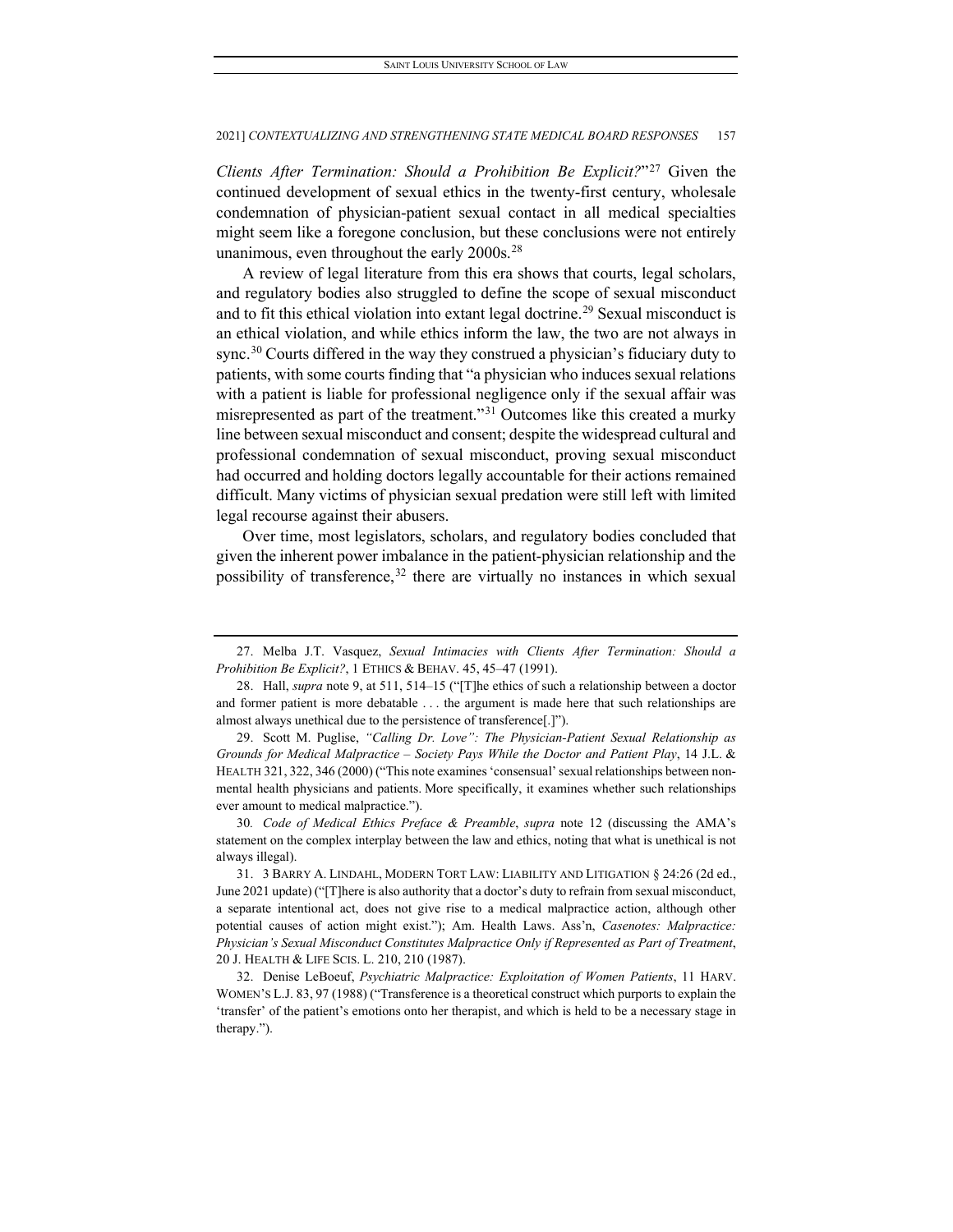contact with a current or former patient is ever permissible.<sup>[33](#page-8-0)</sup> The American Medical Association (AMA) first explicitly condemned physician sexual misconduct in 1991, and then expanded and clarified the scope of misconduct in 2015.[34](#page-8-1)

Calls for medical boards to strengthen responses to sexual misconduct date to the early 1990s, when medical boards faced criticism for "lack[ing] the ability . . . to maintain high ethical standards in the medical profession" and "handling sexual abuse cases 'inconsistently[.]'<sup>[35](#page-8-2)</sup> While these critiques were valid, they failed to both critically examine the reasons behind medical boards' inconsistencies and to view medical boards' failures in their historical context. Critiques of medical boards for failing to hold physicians accountable to modern professional standards emerged concurrent to the development of the standards themselves.

However, board responses to sexual misconduct kept pace with those of other professional organizations. While many point to medical boards' silence in the face of physician misconduct and cast low rates of disciplinary action as clear "failures to act," when viewed in light of the broader professional disciplinary culture, "[t]he rate at which medical professionals face serious discipline annually is comparable to the rate of serious professional discipline in other professions, including law. It is also comparable to the rate of felony convictions among the American public."[36](#page-8-3) According to FSMB data, of the 1,018,776 physicians with active licenses in the United States,[37](#page-8-4) 3342 were disciplined in 2020.<sup>[38](#page-8-5)</sup> Comparatively, in the most recent report compiled by the American Bar Association (ABA), of the 1,257,772 attorneys with active

<sup>33.</sup> Hall, *supra* note 9, at 511, 515.

<span id="page-8-1"></span><span id="page-8-0"></span><sup>34.</sup> RICHARD J. MCMURRAY, SEXUAL MISCONDUCT IN THE PRACTICE OF MEDICINE 165–73 (AMA House of Delegates Interim Meeting Proc., Rep. of Council on Ethical & Jud. Aff., 1990), https://ama.nmtvault.com; Am. Med. Ass'n, *The AMA Code of Medical Ethics' Opinions on Observing Professional Boundaries and Meeting Professional Responsibilities*, 17 AMA J. ETHICS 432, 434 (2015) (expanding on its 1991 statement, where the AMA Council on Ethical and Judicial Affairs released an opinion in 2015 which unequivocally stated that "[s]exual contact that occurs concurrent with the patient-physician relationship constitutes sexual misconduct.").

<span id="page-8-2"></span><sup>35.</sup> Andrew L. Hyams, *Expert Psychiatric Evidence in Sexual Misconduct Cases Before State Medical Boards*, 18 AM.J.L. & MED. 171, 174–75 (1992) ("Various theories, including inadequate funding, outdated medical practice acts, and the organized profession's dominance of medical boards, have been posited to account for what is widely perceived as an unsatisfactory system of professional discipline.").

<sup>36.</sup> Sawicki, *supra* note 5, at 299.

<span id="page-8-4"></span><span id="page-8-3"></span><sup>37.</sup> *Physician Licensure*, FED'N OF STATE MED. BDS. (2020), https://www.fsmb.org/u.s. medical-regulatory-trends-and-actions/u.s.-medical-licensing-and-disciplinary-data/physicianlicensure.

<span id="page-8-5"></span><sup>38.</sup> *Physician Discipline*, FED'N OF STATE MED. BDS. (2020), https://www.fsmb.org/u.s. medical-regulatory-trends-and-actions/u.s.-medical-licensing-and-disciplinary-data/physiciandiscipline/.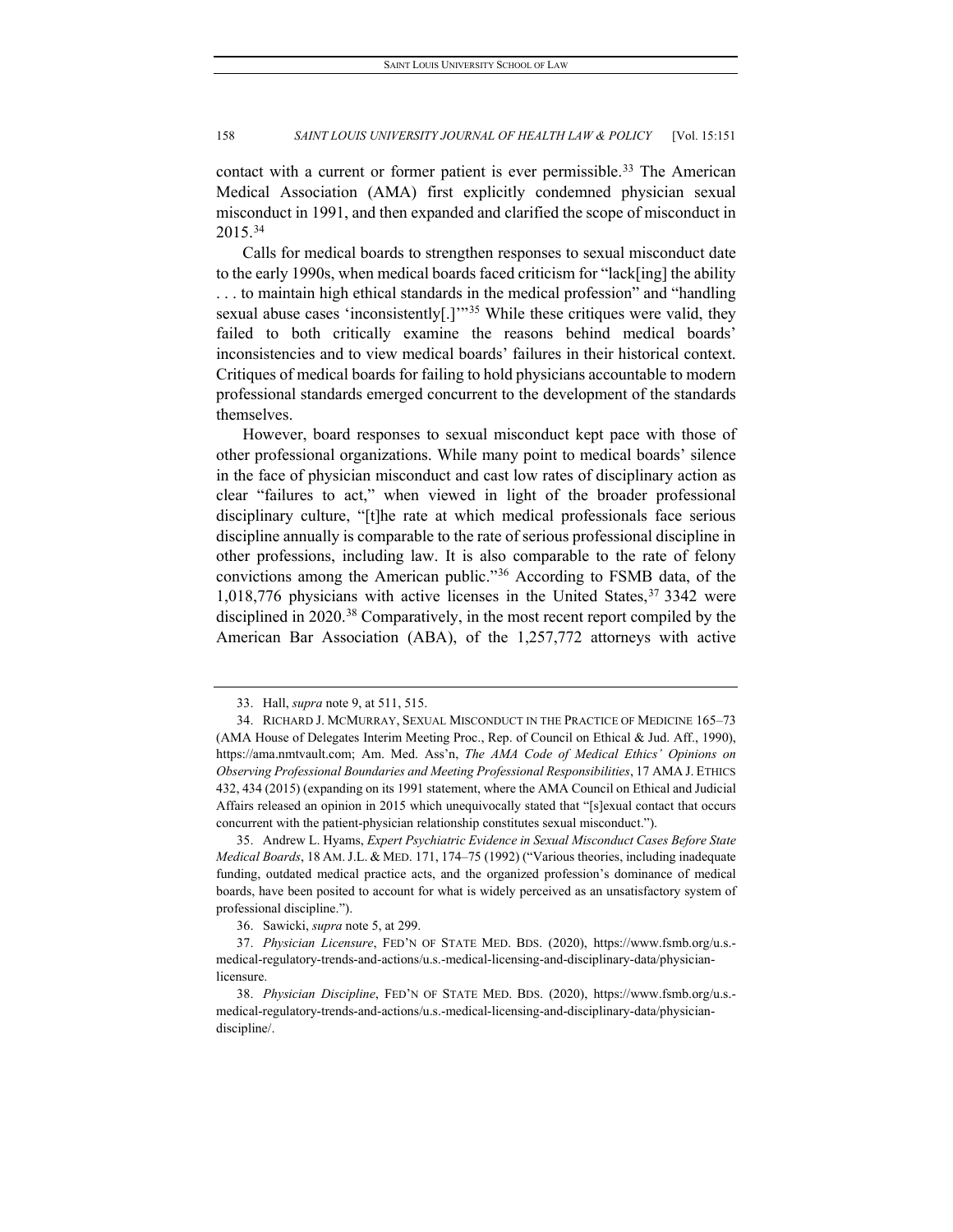licenses, 2872 were subject to disciplinary action by a state bar association.[39](#page-9-0) Thus, the rate at which medical boards discipline physicians with active licenses is slightly greater than the rate at which state bar associations discipline attorneys. This reveals that "an unmediated focus on the rate of medical discipline alone is unlikely to tell us much about [medical] boards' overall effectiveness in protecting public interests."[40](#page-9-1) The rate of board action is reflective of trends in broader culture and professional regulatory board actions; the rates of discipline alone cannot be considered de facto proof of medical boards' failure or negligence.

## *B. Early Medical Board Actions and Incremental Progress*

Individual medical boards and the FSMB have, for decades, been working to address physician sexual misconduct.<sup>41</sup> These efforts have kept pace with evolving ethical standards and scholarly revelations on the scope of the sexual misconduct problem in medicine—a narrative that is notably missing from most critiques of current medical board responses to sexual misconduct cases.

Sexual misconduct was a regular topic of FSMB annual educational conferences beginning in  $1988$ <sup>[42](#page-9-3)</sup> and by the early 1990s, a number of medical boards were in the process of conducting internal investigations into sexual misconduct.[43](#page-9-4) In 1993, the FSMB established an annual series of workshops aimed at bringing together board attorneys, investigators, and others to promote collaboration and develop solutions to these ethical challenges.<sup>[44](#page-9-5)</sup> The first of these workshops "focused on the challenges inherent to investigating quality of care and sexual misconduct cases."[45](#page-9-6) In 2006, the FSMB developed a policy that set guidelines for medical boards on how to handle physician sexual boundary violations. To help medical boards implement these guidelines, the FSMB

<sup>39.</sup> AM. BAR ASS'N, ABA PROFILE OF THE LEGAL PROFESSION 104 (2020).

<sup>40.</sup> Sawicki, *supra* note 5, at 299.

<span id="page-9-2"></span><span id="page-9-1"></span><span id="page-9-0"></span><sup>41</sup>*. See supra* notes 29–31; FED'N OF STATE MED. BDS., CHALLENGE & CHANGE: ADAPTING WITH INNOVATION: ANNUAL REPORT 7 (2021) (demonstrating that the FSMB and some medical boards have sought to address this issue since the late 1980s).

<span id="page-9-3"></span><sup>42.</sup> Hyams, *supra* note 35, at 175, n.20; Catherine S. Leffler, *Sexual Conduct Within the Physician-Patient Relationship: A Statutory Framework for Disciplining This Breach of Fiduciary Duty*, 1 WIDENER L. SYMP. J. 501, 502 (1996).

<span id="page-9-4"></span><sup>43.</sup> Leffler, *supra* note 42, at 502 ("This public interest has prompted fifteen states or provinces to establish task forces to study the problem, and the Federation of State Medical boards of the United States has acknowledged the importance of this issue by including it as a session topic at four consecutive annual meetings.").

<span id="page-9-6"></span><span id="page-9-5"></span><sup>44.</sup> DAVID A. JOHNSON & HUMAYUN J. CHAUDHRY, MEDICAL LICENSING AND DISCIPLINE IN AMERICA: A HISTORY OF THE FEDERATION OF STATE MEDICAL BOARDS (2012) (ebook) (The FSMB has played a key supportive role in training state board staff on investigative methodologies, providing policy recommendations, and creating opportunities for cross-collaboration between individual medical boards.).

<sup>45</sup>*. Id.*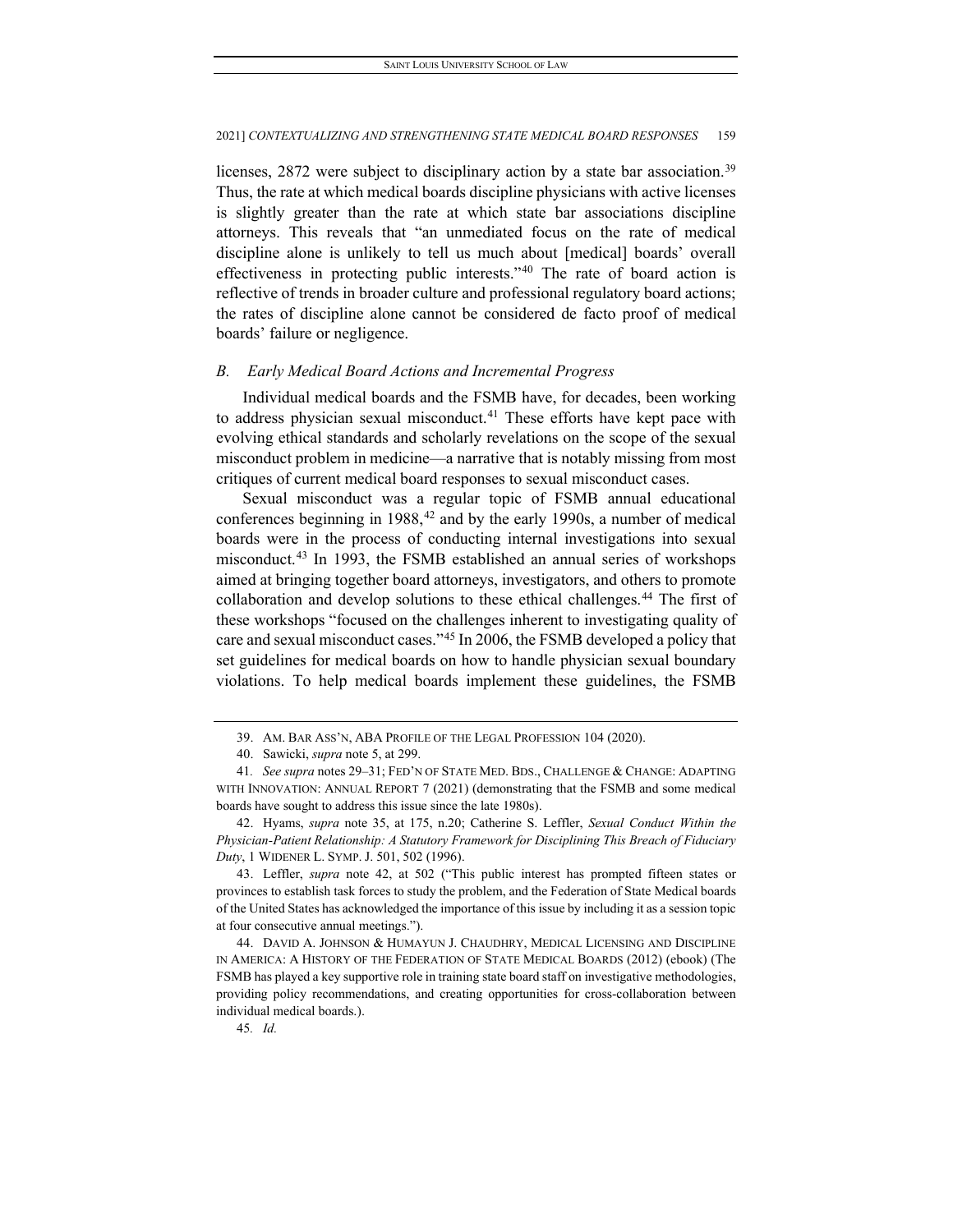hosted a five-part series of webinars on the policy and provided education on the sexual misconduct problem.<sup>[46](#page-10-0)</sup> In 2017, the FSMB saw the need to bring renewed focus to medical board processes for handling physician sexual misconduct allegations, and so a new Workgroup was convened to review and update the 2006 policy.[47](#page-10-1) Along with this Workgroup, the FSMB hosted multiple related sessions at the 2018 and 2019 FSMB annual meetings with a goal to educate and hear the concerns of medical boards and receive additional input for the Workgroup. Ultimately, the Workgroup produced the FSMB Report, discussed at length in the second part of this Article. In September 2020, after the Workgroup's report was formally and unanimously adopted as FSMB policy, the FSMB conducted a virtual educational program session on physician sexual misconduct that reviewed and discussed the recommendations.<sup>[48](#page-10-2)</sup> Presentations and discussions between the FSMB and individual medical boards continue to take place in an effort to implement the recommendations contained in the FSMB's policy.

Nonetheless, medical boards still face many barriers which inhibit their ability to holistically address the sexual misconduct problem.<sup>[49](#page-10-3)</sup> Chief among these barriers is a dearth of misconduct reporting to medical boards. This is particularly problematic because boards operate within a complaint-based system and are thus often prevented by state statute from acting in the absence

<span id="page-10-0"></span><sup>46.</sup> Peter Graham & Scott C. Stacy, Boundary Violations: Why Don't They Go Away?, Address at the Federation of State Medical Board's Web Series Seminar "Sexual Boundary Violations: A National Conference for Regulatory Boards" (Jan. 5, 2006); Steven I. Altchuler, FSMB Policy Statement re: Sexual Boundary Violations, Address at the Federation of State Medical Board's Web Series Seminar "Sexual Boundary Violations: A National Conference for Regulatory Boards" (Jan. 12, 2006); Scott C. Stacy & Peter Graham, The Boundary Violation Formula©: A New Paradigm for Understanding Boundary Violations and Their Prevention, Address at the Federation of State Medical Board's Web Series Seminar "Sexual Boundary Violations: A National Conference for Regulatory Boards" (Jan. 19, 2006); Gene G. Abel, Treatment and Rehabilitation, Address at the Federation of State Medical Board's Web Series Seminar "Sexual Boundary Violations: A National Conference for Regulatory Boards" (Jan. 26, 2006); Gregory E. Skipper & Gary D. Carr, Risk and Benefits of Utilizing PHPs in Boundary Cases, Address at the Federation of State Medical Board's Web Series Seminar "Sexual Boundary Violations: A National Conference for Regulatory Boards" (Feb. 2, 2006); Gregory E. Skipper et al., Faculty Panel Discussion, Address at the Federation of State Medical Board's Web Series Seminar "Sexual Boundary Violations: A National Conference for Regulatory Boards" (Feb. 9, 2006).

<span id="page-10-1"></span><sup>47</sup>*. See Report and Recommendations of the FSMB Workgroup on Physician Sexual Misconduct*, *supra* note 11 ("In May of 2017, Patricia King, M.D., PhD., Chair at the time of the Federation of State Medical Boards (FSMB), created and led a Workgroup on Physician Sexual Misconduct[.]").

<span id="page-10-2"></span><sup>48.</sup> Patricia A. King, Physician Sexual Misconduct: New Policies and Approaches, Virtual Educational Program Session, FSMB 2020 Annual Meeting Webinar (Sep. 10, 2020).

<span id="page-10-3"></span><sup>49</sup>*. See infra* Part IV (discussing in greater depth the barriers medical boards face). The assertions in this paragraph are drawn from Part IV, unless noted otherwise.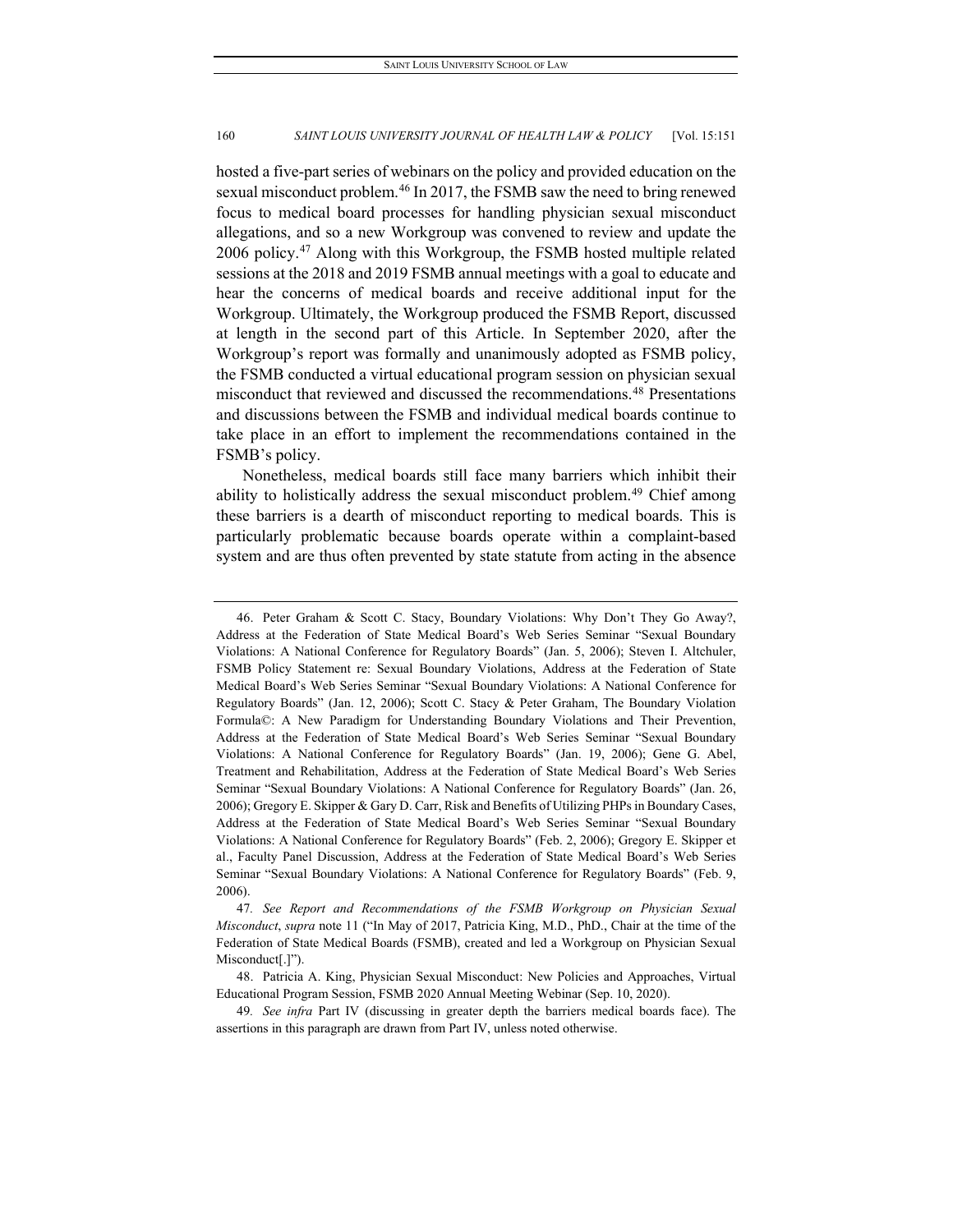of this reporting. Boards contend with other statutory barriers such as stringent due process requirements which limit disclosure, financial constraints, political pressure, and other hurdles. Over the decades, medical boards have made positive incremental changes in their response to sexual misconduct despite these barriers—but as many critics note, further progress is required.

## *C. Contemporary Critiques of Medical Boards*

In recent years, there have been several highly public reports in which medical boards have been criticized for not taking timely steps to revoke or suspend the licenses of physicians who were reported to have committed acts of sexual misconduct. A cross-sectional analysis of physicians who were reported to the National Practitioner Data Bank (NPDB) for sexual misconduct between 2003 and 2013 found that "[s]eventy percent of the physicians with a clinicalprivileges or malpractice-payment report due to sexual misconduct were not disciplined by medical boards for this problem."[50](#page-11-0) In 2016 and 2018, the Atlanta Journal-Constitution conducted an in-depth investigation on sexual misconduct in medicine and "uncovered 450 cases of doctors who were brought before medical regulators or courts for sexual misconduct or sex crimes . . . [and found] [i]n nearly half of those cases . . . the doctors remain[ed] licensed to practice medicine."[51](#page-11-1) The trial and conviction of Team USA Gymnastics physician Larry Nassar also encouraged other victims of physician sexual abuse to come forward, resulting in additional scrutiny of medical board practices.<sup>[52](#page-11-2)</sup>

The Nassar case was followed by additional high-profile cases addressing egregious sexual abuse committed by University of Southern California gynecologist George Tyndall<sup>[53](#page-11-3)</sup> and Ohio State University athletic team physician Richard Strauss,<sup>[54](#page-11-4)</sup> the latter of which resulted in the Governor's Working Group on Reviewing of the Medical Board's Handling of the

<span id="page-11-0"></span><sup>50.</sup> Azza AbuDagga et al., *Cross-Sectional Analysis of the 1039 U.S. Physicians Reported to the National Practitioner Data Bank for Sexual Misconduct, 2003-2013*, PLoS ONE, Feb. 3, 2016, at 1, 1.

<span id="page-11-1"></span><sup>51.</sup> Carrie Teegardin & Danny Robbins, *Still Forgiven: The #MeToo Movement and Public Outcry over Dr. Larry Nassar's Sex Abuse Have Not Reformed the System that Disciplines Doctors*, ATLANTA J.-CONST., https://doctors.ajc.com/still\_forgiven/?ecmp=doctorssexabuse\_micro site\_nav (last visited Oct. 30, 2021).

<span id="page-11-2"></span><sup>52.</sup> Christine Hauser & Maggie Astor, *The Larry Nassar Case: What Happened and How the Fallout Is Spreading*, N.Y. TIMES (Jan. 25, 2018), https://www.nytimes.com/2018/01/25/sports/ larry-nassar-gymnastics-abuse.html.

<span id="page-11-3"></span><sup>53.</sup> Matt Hamilton & Harriet Ryan, *Must Reads: How George Tyndall Went from USC Gynecologist to the Center of LAPD's Largest-ever Sex Abuse Investigation*, L.A. TIMES (Dec. 19, 2018, 5:00 AM), https://www.latimes.com/local/lanow/la-me-george-tyndall-profile-usc-sexualassault-allegations-20181219-story.html.

<span id="page-11-4"></span><sup>54.</sup> Rick Maese, *Ohio State Team Doctor Sexually Abused 177 Students over Decades, Report Finds*, WASH. POST (May 17, 2019), https://www.washingtonpost.com/sports/2019/05/17/ohiostate-team-doctor-sexually-abused-students-over-decades-report-finds/.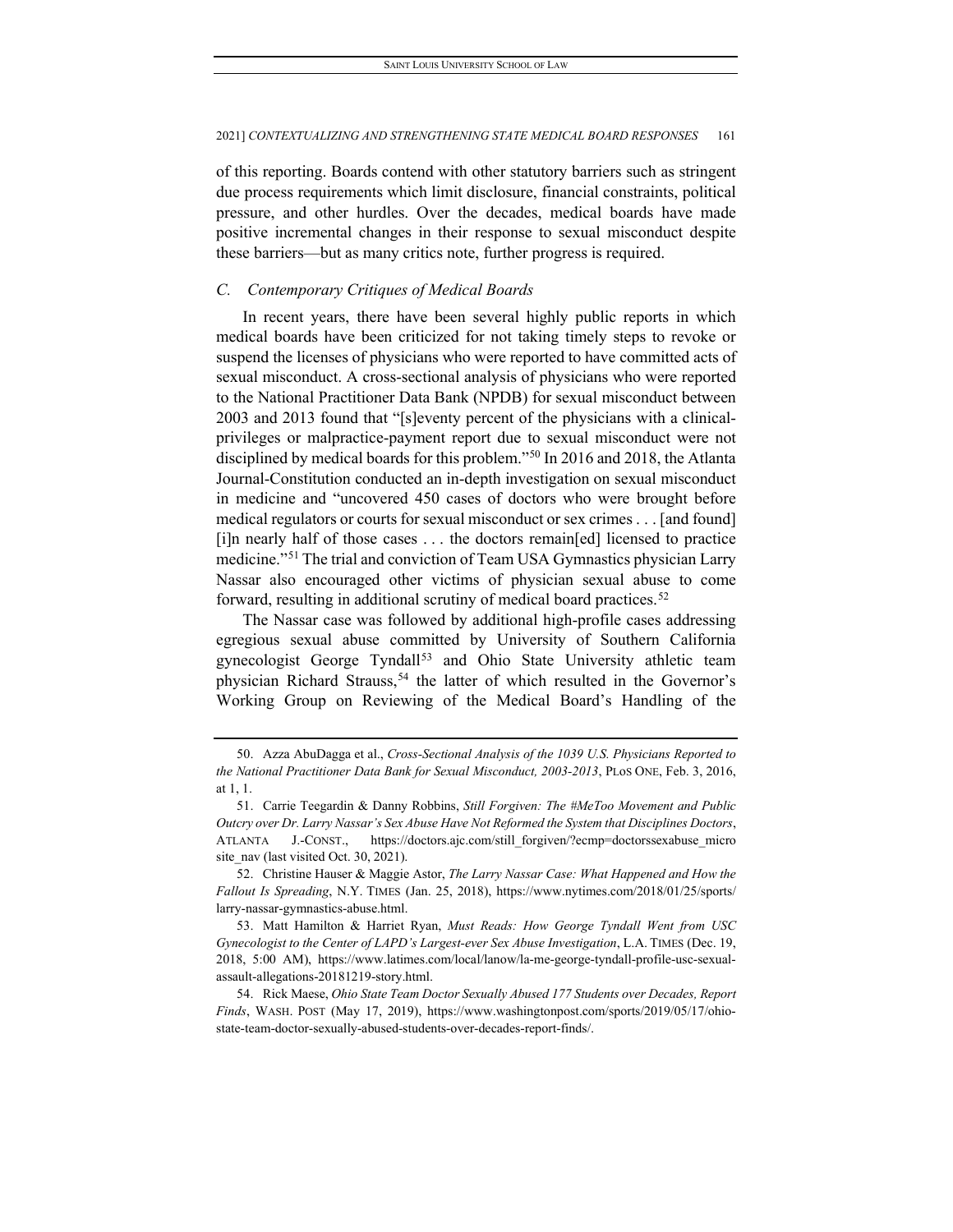Investigation Involving Richard Strauss.[55](#page-12-0) In 2018, a report from the National Academies of Sciences, Engineering, and Medicine identified sexual misconduct as being widespread in scientific communities, especially in medicine.[56](#page-12-1) These reports raised important issues and presented an opportunity for medical boards to think critically about identifying, sanctioning, and alerting the public about physician sexual misconduct.

## III. THE 2020 FSMB REPORT ON PHYSICIAN SEXUAL MISCONDUCT

In response to growing public awareness of physician sexual misconduct via high-profile egregious cases of sexual misconduct and criticism of individual board action (and inaction), the FSMB and its member boards renewed focus on the sexual misconduct problem. The FSMB took initiative by forming a national Workgroup that, over the course of two years, intensively studied multiple aspects of sexual misconduct, examined critical board functions, and continuously solicited input from multiple stakeholders in medicine, including students, and, most importantly, survivors of physician sexual misconduct.<sup>[57](#page-12-2)</sup> The functions and processes of medical boards that the Workgroup scrutinized included reporting processes, investigation methodologies, procedures for data sharing and ensuring data transparency, education, discipline, and adjudication, among others.<sup>[58](#page-12-3)</sup> The perspectives of stakeholders and survivors alike were incorporated throughout the process; the results of this intensive study of the issue were published in the FSMB Report.

<span id="page-12-3"></span>58*. Id.* at 17.

<span id="page-12-0"></span><sup>55</sup>*. Transparency*, STATE MED. BD. OHIO, https://med.ohio.gov/Transparency (last visited Oct. 30, 2021).

<span id="page-12-1"></span><sup>56.</sup> NAT'L ACADS. OF SCIS., ENG'G, & MED., SEXUAL HARASSMENT OF WOMEN: CLIMATE, CULTURE, AND CONSEQUENCES IN ACADEMIC SCIENCES, ENGINEERING, AND MEDICINE 62 (2018).

<span id="page-12-2"></span><sup>57</sup>*. See Report and Recommendations of the FSMB Workgroup on Physician Sexual Misconduct*, *supra* note 11, at 17–18 ("In analyzing these issues, the Workgroup benefited tremendously from discussions with . . . the FSMB's partner organizations and stakeholders. . . . The Workgroup extends its thanks, in particular, to the American Association of Colleges of Osteopathic Medicine (AACOM), Association of American Medical Colleges (AAMC), Student Osteopathic Medical Association (SOMA), Australian Health Practitioner Regulation Agency (AHPRA), American Medical Association (AMA), American Medical Women's Association (AMWA), American Osteopathic Association (AOA), Council of Medical Specialty Societies (CMSS), Federation of Medical Regulatory Authorities of Canada (FMRAC), Federation of State Physician Health Programs (FSPHP), several provincial medical regulatory colleges from Canada, subject matter experts from Justice3D, PBI Education, and additional physician experts, and especially the victim and survivor advocates who bravely shared their experiences with Workgroup members.").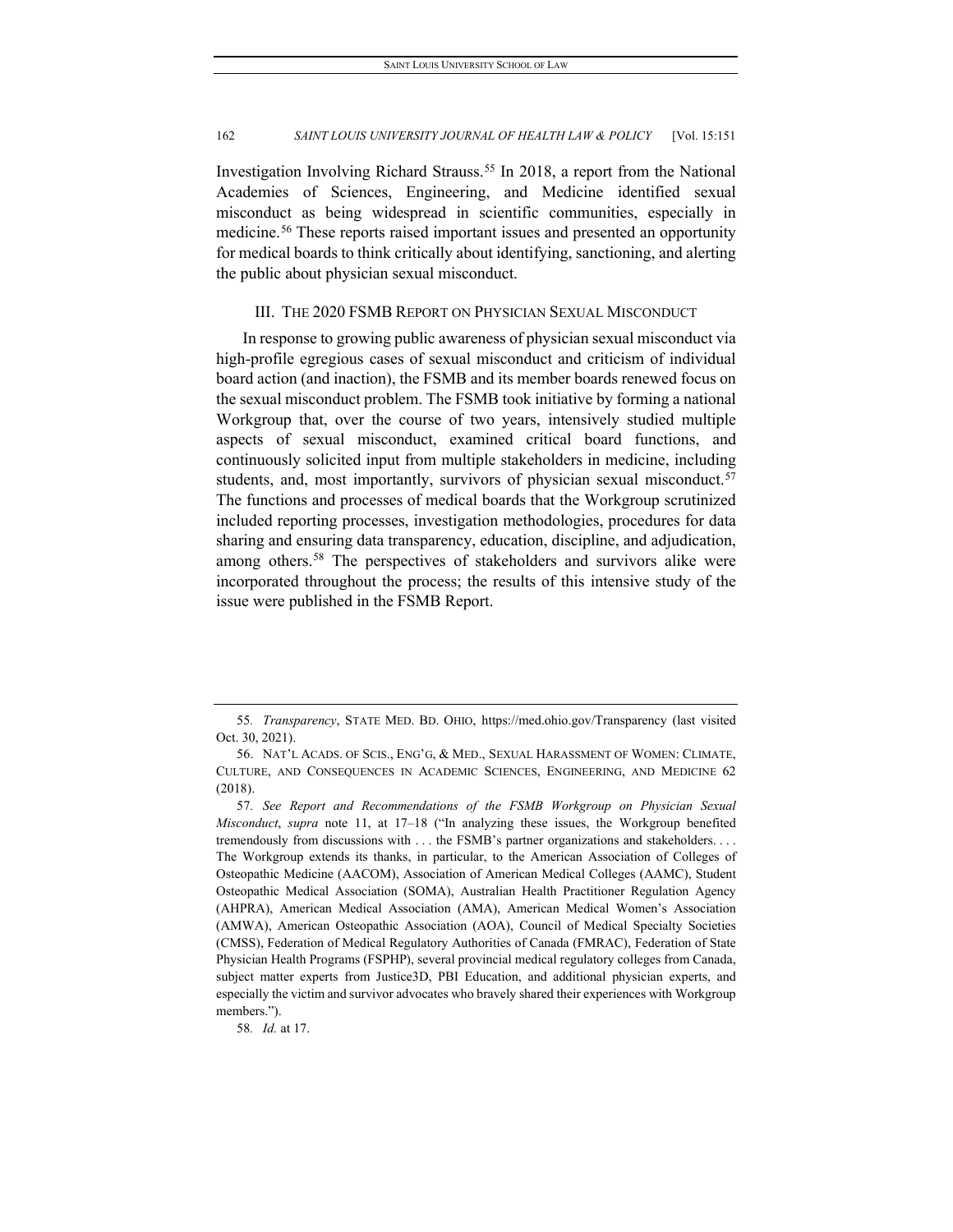## *A. Primary Goal and Key Principles Underlying the FSMB Report*

The primary goal of the Workgroup and the FSMB Report was to provide medical boards with best practice recommendations for effectively addressing sexual misconduct and deterring future instances of misconduct. After forming the Workgroup, the Chair of the FSMB charged the members of the Workgroup with:

- 1) collecting and reviewing available disciplinary data, including incidence and spectrum of severity of behaviors and sanctions, related to sexual misconduct;
- 2) identifying and evaluating barriers to reporting sexual misconduct to medical boards, including, but not limited to, the impact of state confidentiality laws, state administrative codes and procedures, investigative procedures, and cooperation with law enforcement on the reporting and prosecution/adjudication of sexual misconduct;
- 3) evaluating the impact of medical board public outreach on reporting;
- 4) reviewing the FSMB's 2006 policy statement, *Addressing Sexual Boundaries: Guidelines for State Medical Boards,* and revising, amending or replacing it, as appropriate; and
- 5) assessing the prevalence of sexual boundary/harassment training in undergraduate and graduate medical education and developing recommendations and/or resources to address gaps.<sup>[59](#page-13-0)</sup>

To carry out this charge, "the Workgroup adopted a broad lens with which to scrutinize not only the current practices of state medical boards . . . but also elements of professional culture . . . evolving public expectations of the medical profession, and the impact of trauma on survivors of sexual misconduct."[60](#page-13-1) The Workgroup thus identified four key principles, detailed below, providing a critical ideological framework upon which its recommendations could be built.

1. Trust

As "[t]he physician-patient relationship is built upon trust,"<sup>[61](#page-13-2)</sup> trust, defined as "a confident belief on the part of the patient in the moral character and competence of their physician,"[62](#page-13-3) was the first key principle identified by the group. In discussing trust, the group found physicians have a duty to safeguard the trust that patients place in them, as a breach of this trust can have a lasting negative impact on the patients involved and on the public. Individual physicians who violate patient trust also undermine the trustworthiness of the medical

<sup>59</sup>*. Id.*

<sup>60</sup>*. Id.*

<sup>61</sup>*. Id.* at 18.

<span id="page-13-3"></span><span id="page-13-2"></span><span id="page-13-1"></span><span id="page-13-0"></span><sup>62</sup>*. See Report and Recommendations of the FSMB Workgroup on Physician Sexual Misconduct*, *supra* note 11, at 18 (detailing the foundational importance of trust in the physicianpatient relationship).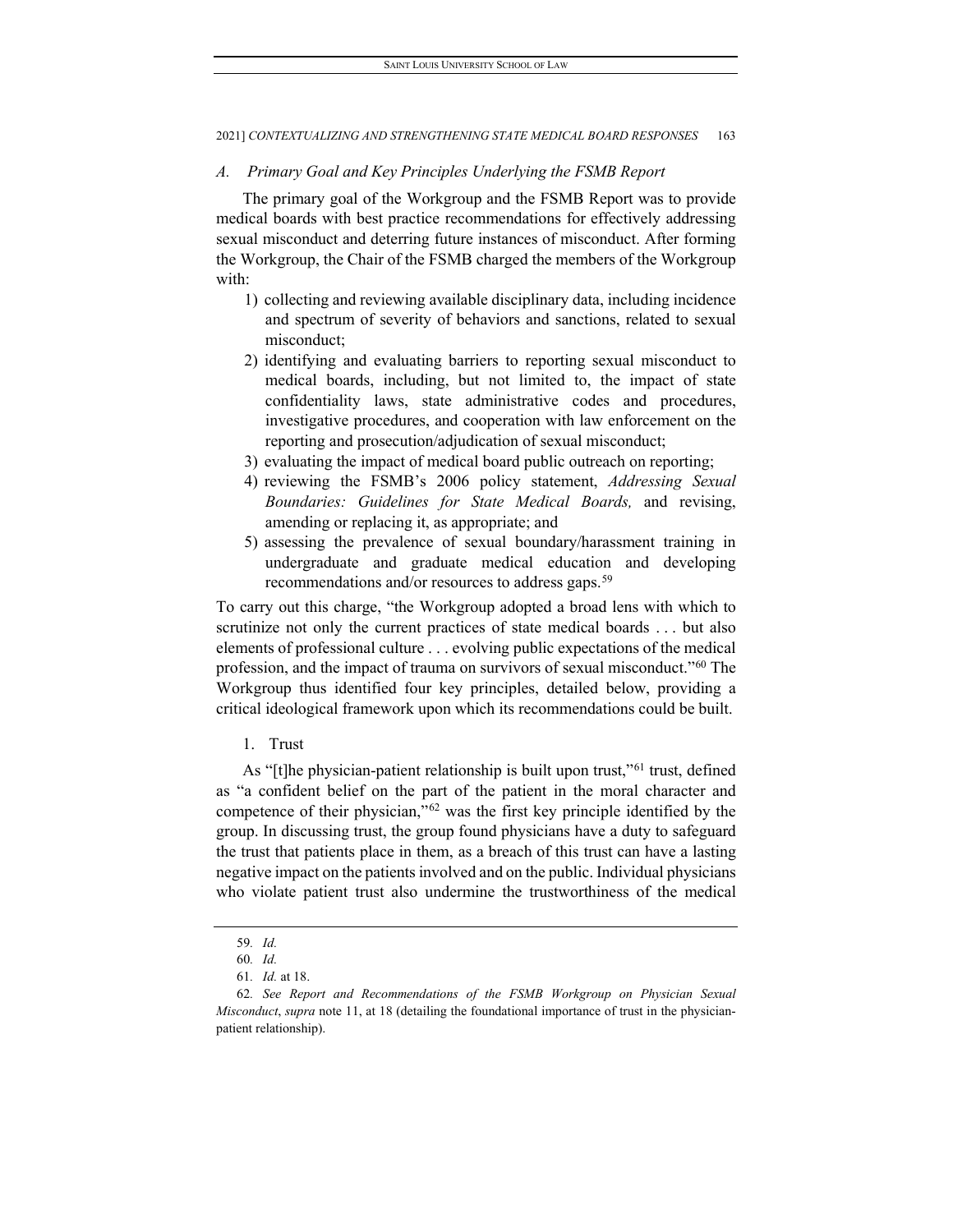profession.[63](#page-14-0) Thus, the group concluded to maintain patient trust and fulfill physicians' general duty to advance the medical profession, physicians must act according to underlying ethical principles.

2. Professionalism

Professional ethical principles hold physicians to a high standard of conduct that is proportionate to the level of trust that patients place in the physician; the Workgroup thus identified professionalism as the second key principle.<sup>[64](#page-14-1)</sup> While the scope of what constitutes sexual misconduct has undergone transformation in recent decades, the avoidance of sexual relationships with patients has been "a principle of professionalism since at least the time of Hippocrates."[65](#page-14-2) This notion has been reaffirmed by recent statements on physician conduct, such as the Declaration of Geneva and the AMA Code of Ethics.<sup>[66](#page-14-3)</sup>

3. Fairness

To effectively hold physicians accountable to these principles of professional ethics, it is critical that the process is fair for all. The principle of fairness—the third key principle identified by the Workgroup—applies to both patients and physicians.<sup>[67](#page-14-4)</sup> Individuals<sup>[68](#page-14-5)</sup> who have been impacted by physician sexual abuse "must be granted fair treatment throughout the regulatory process and be afforded opportunities to seek justice for wrongful conduct committed against them."[69](#page-14-6) Medical boards have a duty to protect the public from bad actors, ensuring that all who practice as state licensed physicians are worthy of the immense trust that patients place in them.

However, medical boards also have a duty to balance physician accountability and public disclosure of board actions within the limitations of

<span id="page-14-6"></span>69*. See Report and Recommendations of the FSMB Workgroup on Physician Sexual Misconduct*, *supra* note 11, at 18.

<sup>63.</sup> AbuDagga et al., *supra* note 50, at 2, 11.

<span id="page-14-1"></span><span id="page-14-0"></span><sup>64</sup>*. See Report and Recommendations of the FSMB Workgroup on Physician Sexual Misconduct*, *supra* note 11, at 18.

<sup>65</sup>*. Id.*

<span id="page-14-3"></span><span id="page-14-2"></span><sup>66</sup>*. Id.* at 34; *WMA Declaration of Geneva*, WORLD MED. ASS'N (July 9, 2018), https://www.wma.net/policies-post/wma-declaration-of-geneva/.

<span id="page-14-4"></span><sup>67</sup>*. See Report and Recommendations of the FSMB Workgroup on Physician Sexual Misconduct*, *supra* note 11, at 18.

<span id="page-14-5"></span><sup>68</sup>*. See Key Terms and Phrases: Victim or Survivor?*, RAINN, https://www.rainn.org/articles/ key-terms-and-phrases (last visited Nov. 23, 2021) ("'Should I use the term victim or survivor?' Both terms are applicable. RAINN tends to use the term 'victim' when referring to someone who has recently been affected by sexual violence; when discussing a particular crime; or when referring to aspects of the criminal justice system. We often use 'survivor' to refer to someone who has gone through the recovery process, or when discussing the short- or long-term effects of sexual violence." As sexual misconduct impacts not only the individual patient but others as well, this short article highlights the importance of nomenclature when discussing this issue.).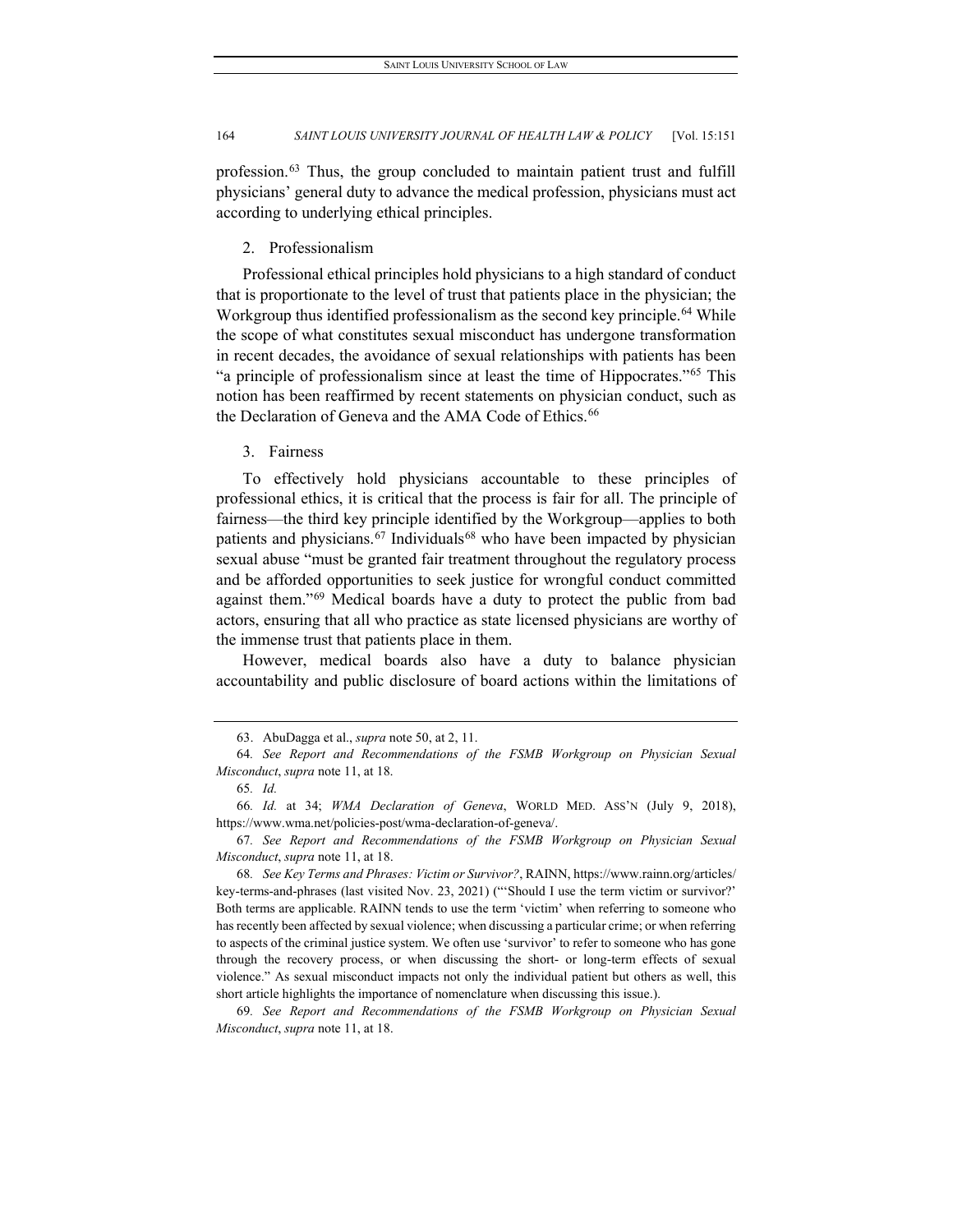state law. The fairness principle also applies to physicians as they "must be granted due process in investigative and adjudicatory processes."[70](#page-15-0) Furthermore, not all forms of sexual misconduct are the same. While all constitute an ethical violation, there is a continuum of behaviors which demand different responses; when applied to physicians, the fairness principle also dictates that "proportionality should be considered in disciplinary actions."<sup>[71](#page-15-1)</sup> Ensuring a fair process when a patient accuses a physician of failing to adhere to the core principle of professionalism helps to build trust in medical boards; maintaining transparency throughout the complex decision-making and evidentiary review processes is also critical.

## 4. Transparency

The final key principle identified by the Workgroup was transparency, as transparency is important for the purposes of maintaining the public trust in the profession itself, as well as its individual members.[72](#page-15-2) Transparency in board actions can be difficult at times; in some instances, boards are not able to publicly disclose data or other information on physician misconduct due to competing factors such as fairness to the accused, restrictions on publication of personal or sensitive information, or stipulations between the board and the physician.[73](#page-15-3) This is particularly problematic when state boards are unable to publicly respond to highly publicized misconduct. Disclosure limitations thus contribute to the perception that medical boards turn a blind eye to physician misconduct. As medical boards operate within a complaint-based system, they cannot act if the public does not know—or trust—that coming to the board with their concern will result in action. Because the continued ability of any profession to regulate its members is contingent upon society's approval of how regulatory responsibilities are fulfilled,<sup>[74](#page-15-4)</sup> the Workgroup found that medical boards need to balance the limitations of a complaint-based system and legal limitations on disclosure with the need for transparency.

These four principles—trust, professionalism, fairness, and transparency are integral to maintaining a safe, effective, and just system for all. The public needs to trust that medical boards will adjudicate complaints about physician misconduct fairly; that trust is built by physicians adhering to core ethical

<sup>70</sup>*. Id.*

<sup>71</sup>*. Id.*

<span id="page-15-2"></span><span id="page-15-1"></span><span id="page-15-0"></span><sup>72</sup>*. See id.* at 19, 28 (discussing the importance of transparency for developing trust and accountability).

<span id="page-15-3"></span><sup>73</sup>*. See id.* at 28 ("The ability to disclose particular details of investigative findings and disciplinary actions is limited by state statute in many jurisdictions.").

<span id="page-15-4"></span><sup>74</sup>*. See Report and Recommendations of the FSMB Workgroup on Physician Sexual Misconduct*, *supra* note 11, at 28 (explaining that instances of sexual misconduct affect both individual patients and the public at large, so effective self-regulation of the medical profession happens through mechanisms that foster mutual trust and transparency).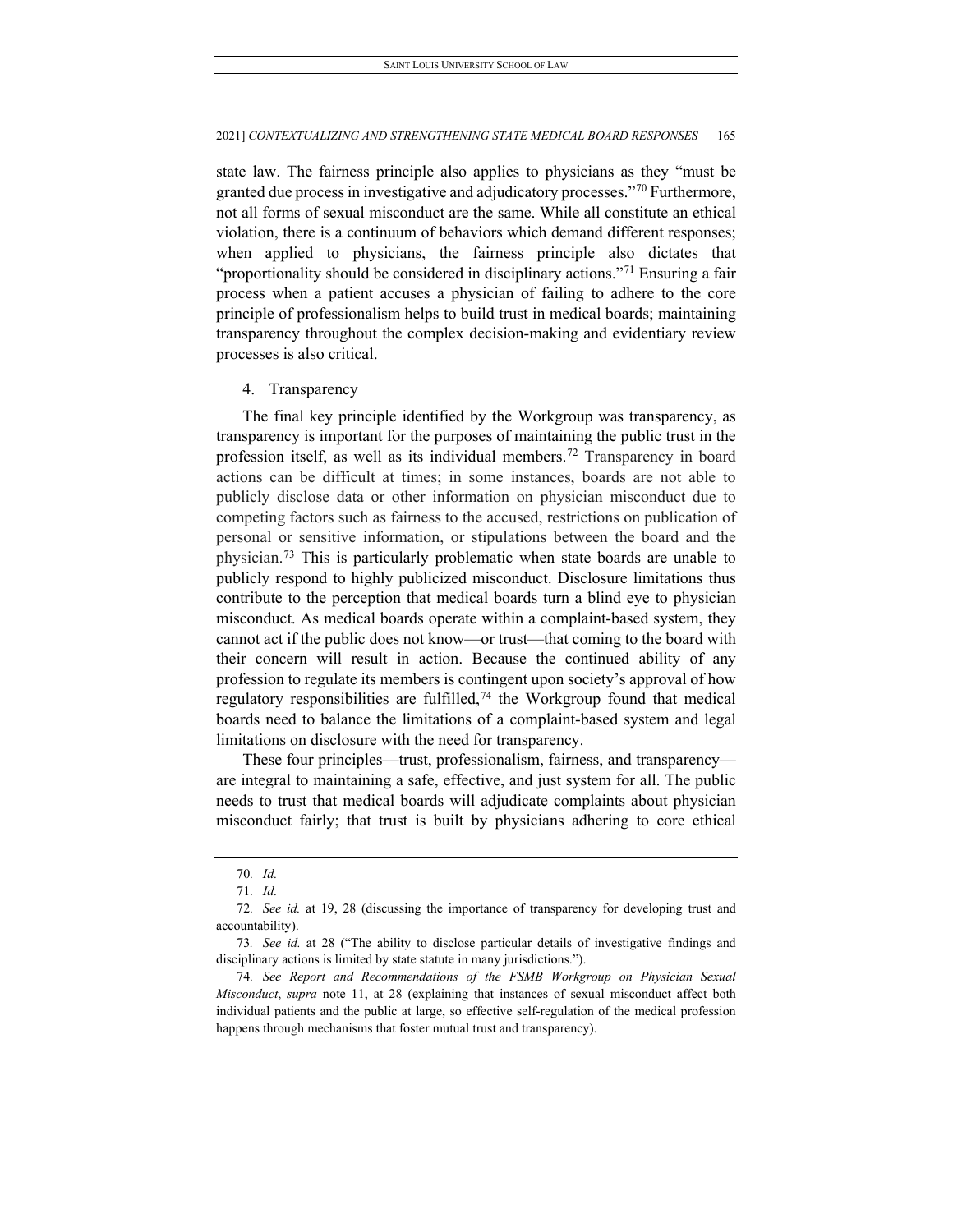principles of the profession and by board transparency in their evaluations of physician conduct. The Workgroup embodied these values by soliciting the perspectives of industry stakeholders—including physician groups and academic experts—alongside survivors of physician sexual misconduct. The Workgroup incorporated the input of these groups throughout the entire process of drafting and evaluating the recommendations made in the Report and placed particular importance on the perspectives of survivors in its discussions on trauma-informed investigations.[75](#page-16-0)

## *B. The Workgroup Recommendations and A Call for Cultural Change*

Along with identifying key principles, the Report sought to highlight key issues and barriers to implementation of these best practices, among which are elements of the current professional culture in medicine. As critical as medical boards are in the disciplinary process, "effectively addressing physician sexual misconduct requires widespread cultural and systemic changes that can only be accomplished through shared efforts across the medical education and practice continuum."[76](#page-16-1) However, the current medical culture often permits or enables sexual misconduct and sexually harassing behaviors, either with colleagues, trainees, or patients.

To support a cultural shift and to achieve clarity and consensus about the FSMB's recommendations, the Report provided an updated definition of sexual misconduct.[77](#page-16-2) Sexual misconduct was defined as occurring along a continuum of escalating severity.[78](#page-16-3) At one end of the continuum are less egregious forms of sexual misconduct, often referred to as "grooming behaviors," such as special treatment, seemingly innocent touching, and comments that could be construed to be romantic or inappropriately flattering. [79](#page-16-4) Behaviors at the more severe end of the spectrum would include overt sexual comments, gestures, acts, and relationships, whether there is "consent" from the recipient of these behaviors or not.<sup>[80](#page-16-5)</sup> The rationale for defining sexual misconduct in this manner is both to recognize that it can take many forms, and to illustrate that a pattern of seemingly innocuous behaviors is worthy of regulatory attention because it can constitute grooming and may escalate into more overt sexual behavior that is harmful to patients and others.

The FSMB Report also placed a high degree of importance on communication in the physician-patient relationship, in part through the

<sup>75</sup>*. Id.* at 23–24.

<sup>76</sup>*. Id.* at 31*.*

<span id="page-16-3"></span><span id="page-16-2"></span><span id="page-16-1"></span><span id="page-16-0"></span><sup>77</sup>*. Id.* at 19 ("For the purposes of this report, physician sexual misconduct is understood as behavior that exploits the physician-patient relationship in a sexual way. . . .").

<sup>78</sup>*. Id.*

<span id="page-16-5"></span><span id="page-16-4"></span><sup>79</sup>*. Report and Recommendations of the FSMB Workgroup on Physician Sexual Misconduct*, *supra* note 11, at 19.

<sup>80</sup>*. Id.*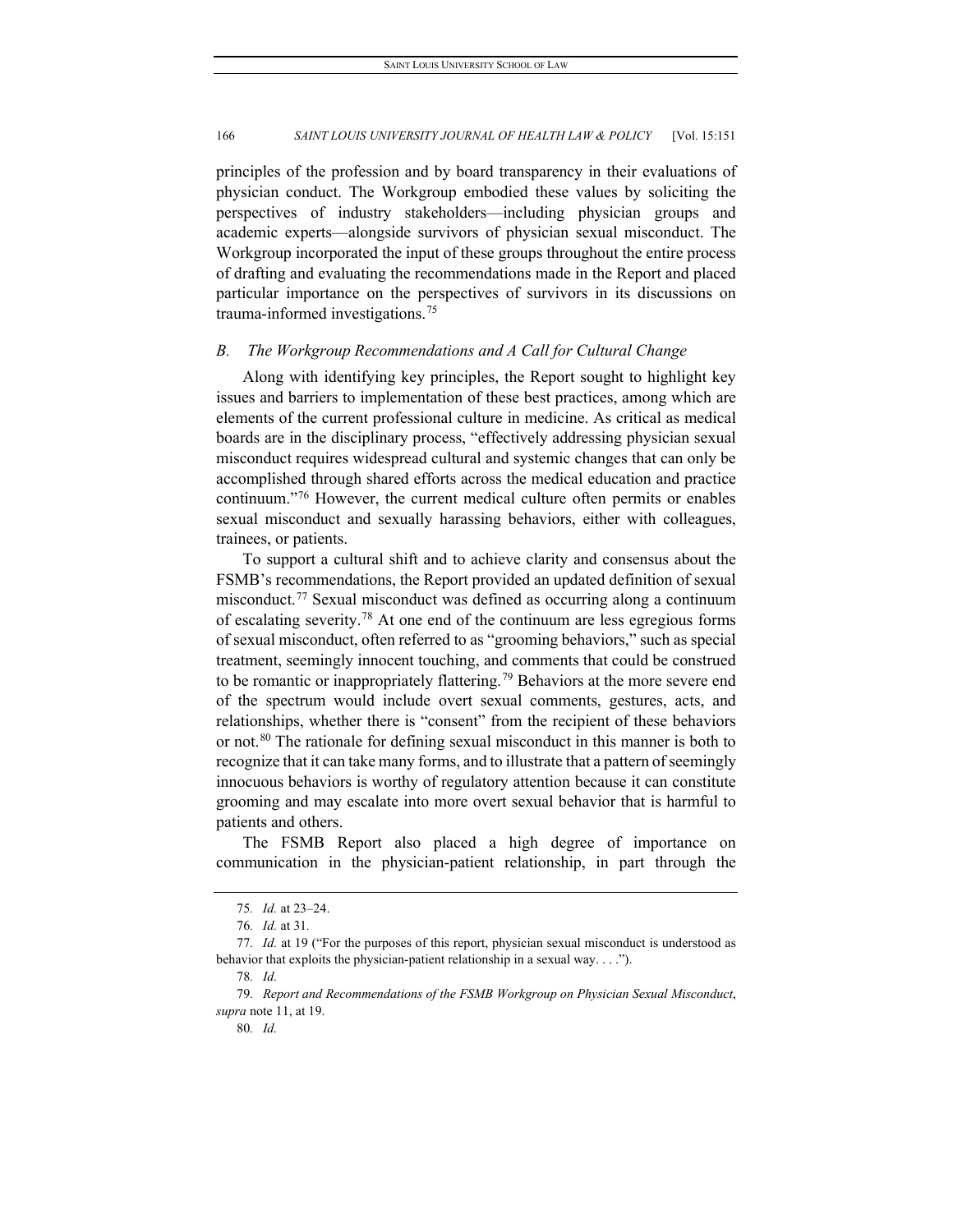informed consent process, to ensure that the nature of and clinical indications for examinations and procedures, especially intimate ones, are understood by the patient and not misinterpreted as inappropriate.<sup>[81](#page-17-0)</sup> This was meant to support the professional responsibility of communication and encourage a culture of transparency and respect for patient autonomy while safeguarding the trust that exists between a patient and their physician. A benefit of enhanced communication is that patients are better equipped with information about what might constitute inappropriate behavior in other clinical encounters. Patients may therefore recognize and be more willing to report such behavior when it occurs.

The Report acknowledges, however, that the most significant changes in the professional culture must be brought about by the profession itself.[82](#page-17-1) While medical education plays a key role in inculcating appropriate behavior through teaching and role modeling, physicians must also learn to speak up, both through conversations with colleagues when sexual misconduct occurs and through formal reporting of such behaviors to employment authorities and medical boards. To argue that a duty to report puts physicians in an awkward or unfair position is to accept harmful and unprofessional elements of the prevailing culture in medicine.

## *C. The Workgroup Recommendations*

After a lengthy open consultation on a set of draft recommendations that saw participation not only from medical boards, but also from multiple organizations in the United States, patient advocates, survivors of sexual assault, and regulatory authorities from around the world, the Workgroup's efforts culminated in the FSMB Report.<sup>[83](#page-17-2)</sup> This Report provided thirty-eight recommendations for medical board processes for improved public protection.<sup>[84](#page-17-3)</sup>

These recommendations focus on transparency of regulatory data and decisions, and provide guidance for timely and sensitive approaches to complaints and complainants.<sup>[85](#page-17-4)</sup> Particularly, medical boards are encouraged to incorporate trauma-informed techniques into the investigatory process and act in a strong and decisive manner to address misconduct.<sup>[86](#page-17-5)</sup> The guidelines also call for improved education of the public on the role of medical boards and how to make a complaint to a medical board. $87$  Emphasis on professional responsibility and normalizing the process of speaking up address the perceived

<sup>81</sup>*. Id.* at 20.

<sup>82</sup>*. Id.* at 18.

<sup>83</sup>*. Id.* at 17–18.

<span id="page-17-6"></span><span id="page-17-5"></span><span id="page-17-4"></span><span id="page-17-3"></span><span id="page-17-2"></span><span id="page-17-1"></span><span id="page-17-0"></span><sup>84</sup>*. Report and Recommendations of the FSMB Workgroup on Physician Sexual Misconduct*, *supra* note 11, at 31–34.

<sup>85</sup>*. Id.* at 31–32.

<sup>86</sup>*. Id.* at 32.

<sup>87</sup>*. Id.* at 31–32.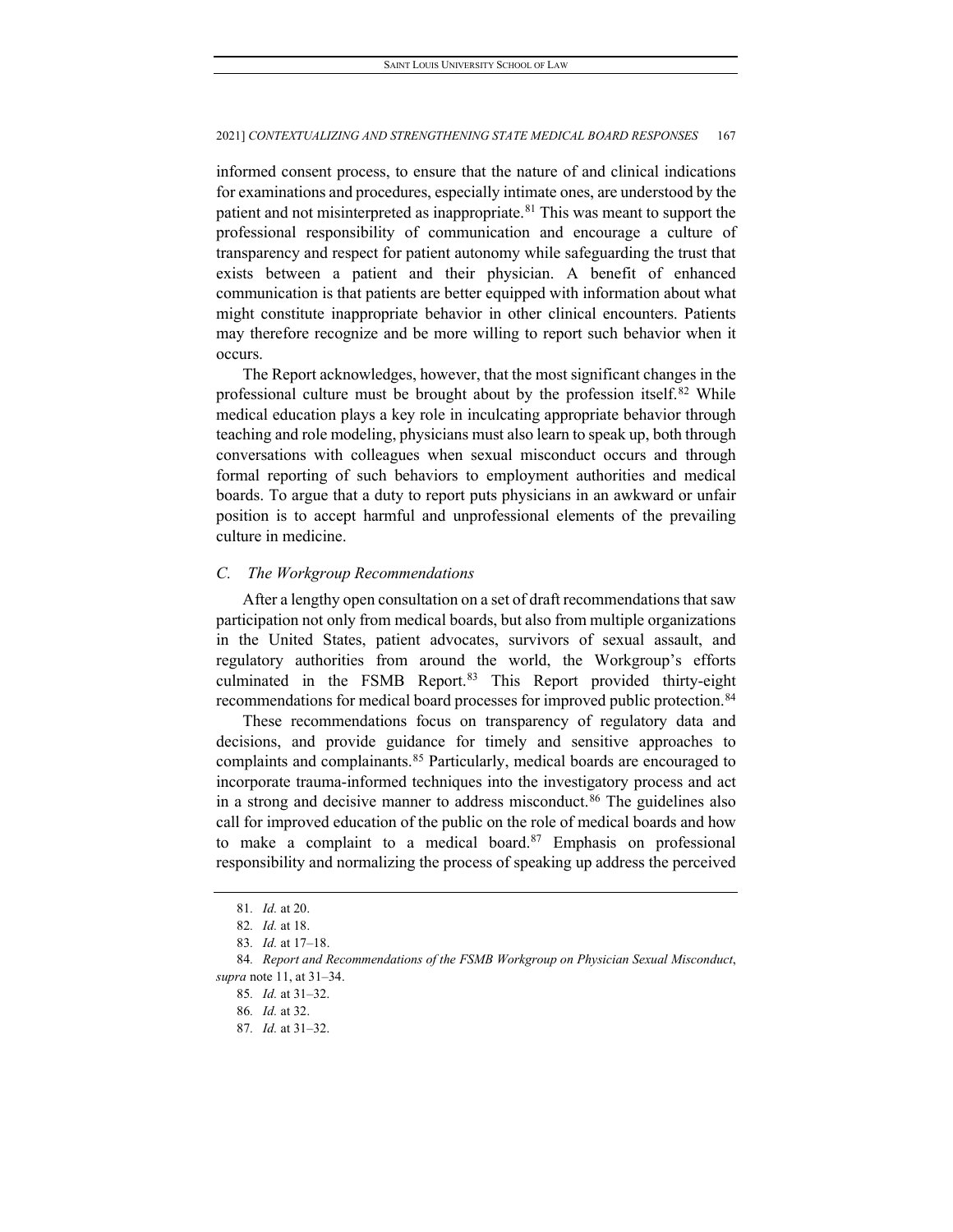code of silence among health care professionals and within the workplace.<sup>[88](#page-18-0)</sup> Finally, the recommendations stress the importance of education about sexual misconduct at all stages of the educational and practice continuum.[89](#page-18-1) The Key Recommendations are summarized in Table 1.

| Topic        | Recommendation                                                                                                                                                                                                                                    |
|--------------|---------------------------------------------------------------------------------------------------------------------------------------------------------------------------------------------------------------------------------------------------|
| Culture      | • Promotion and support of professionalism                                                                                                                                                                                                        |
|              | • Zero tolerance of sexual misconduct                                                                                                                                                                                                             |
| Transparency | •Information made publicly available to justify and<br>provide rationale for regulatory decisions<br>• Clear coding of disciplinary actions, linking discipline to<br>behavior                                                                    |
|              | • Consistent terminology for disciplinary actions across<br>medical boards                                                                                                                                                                        |
| Complaints   | • Education and guidance for patients about the complaints<br>process<br>• Frequent communication with complainants throughout<br>the investigative process                                                                                       |
|              | • Prioritization of processing complaints related to sexual<br>misconduct<br>• Inclusion of specially trained patient liaisons on medical<br>board staff                                                                                          |
| Reporting    | • Stronger legislation mandating institutional<br>and<br>individual reporting and ability to levy fines for not<br>reporting egregious conduct<br>• Reporting requirements for results of peer review<br>processes that uncover sexual misconduct |

TABLE 1: KEY FSMB RECOMMENDATIONS<sup>[90](#page-18-2)</sup>

<sup>88</sup>*. Id.* at 31–34.

<span id="page-18-2"></span><span id="page-18-1"></span><span id="page-18-0"></span><sup>89</sup>*. Report and Recommendations of the FSMB Workgroup on Physician Sexual Misconduct*, *supra* note 11, at 31, 33–34.

<sup>90</sup>*. Id.* at 31–34.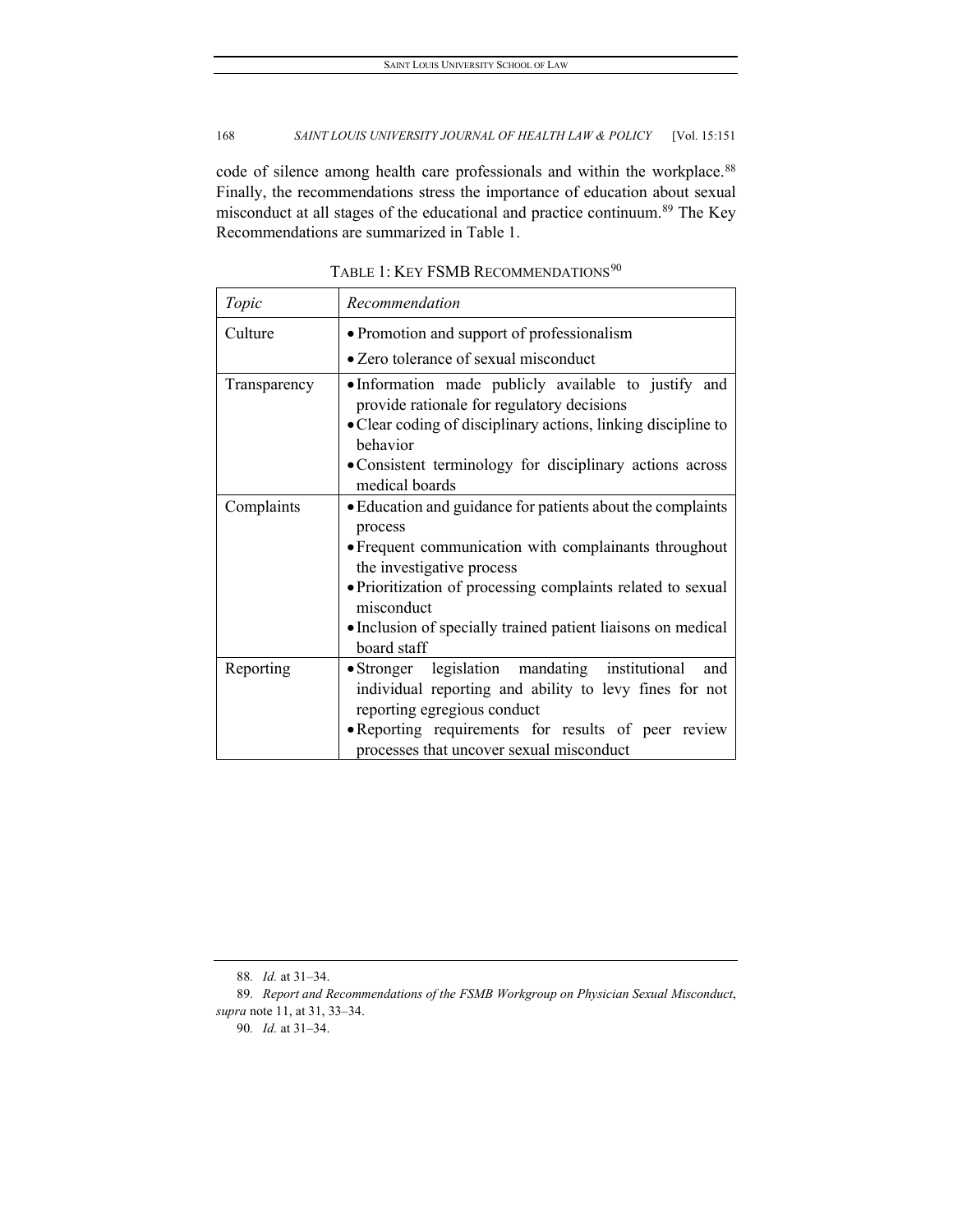| reasonable probability that sexual misconduct has<br>• Ability to impose interim terms or limitations, including<br>suspension, on a physician's license prior to completion |
|------------------------------------------------------------------------------------------------------------------------------------------------------------------------------|
|                                                                                                                                                                              |
|                                                                                                                                                                              |
| • Implementation of trauma-informed procedures when<br>interviewing and interacting with complainants and                                                                    |
| • Complainant's preference for gender of investigators                                                                                                                       |
| · Automatic license revocation for egregious acts of a<br>sexual nature or repeated commission of lesser acts,<br>especially following remedial efforts                      |
| • Discontinuation of chaperone model for monitoring, and<br>implementation of "Practice Monitors," subject to                                                                |
| · Consideration of remedial action following sexual<br>misconduct only under strict conditions                                                                               |
| • Provision of education about professionalism,<br>professional boundaries, sexual misconduct, and the<br>effects of trauma at all career stages and to medical board        |
|                                                                                                                                                                              |

## IV. CHALLENGES MOVING FORWARD: BARRIERS TO IMPLEMENTING CHANGE

Evaluating a board's implementation of best-practice recommendations such as those outlined in the FSMB Report must involve consideration of the statutory, cultural, and structural limitations on medical board actions. As others have acknowledged, statutory changes are in some cases needed to fully implement best practices.<sup>[91](#page-19-0)</sup> Implementing best practices is sometimes frustrated by the complex interplay of law, society, and limited resources.

## *A. Input Challenge: Resource Scarcity*

Medical boards face a critical dearth of information that impacts their ability to proactively address misconduct. As the current regulatory system is complaint-based, medical boards are generally reliant upon others to provide critical information before investigations commence. This information can be

<span id="page-19-0"></span><sup>91</sup>*. See id.* at 20, 32. *See also* Elizabeth Pendo et al., *Protecting Patients from Physicians Who Inflict Harm: New Legal Resources for State Medical Boards*, 15 ST. LOUIS U. J. HEALTH L. & POL'Y 7, 14 (2022).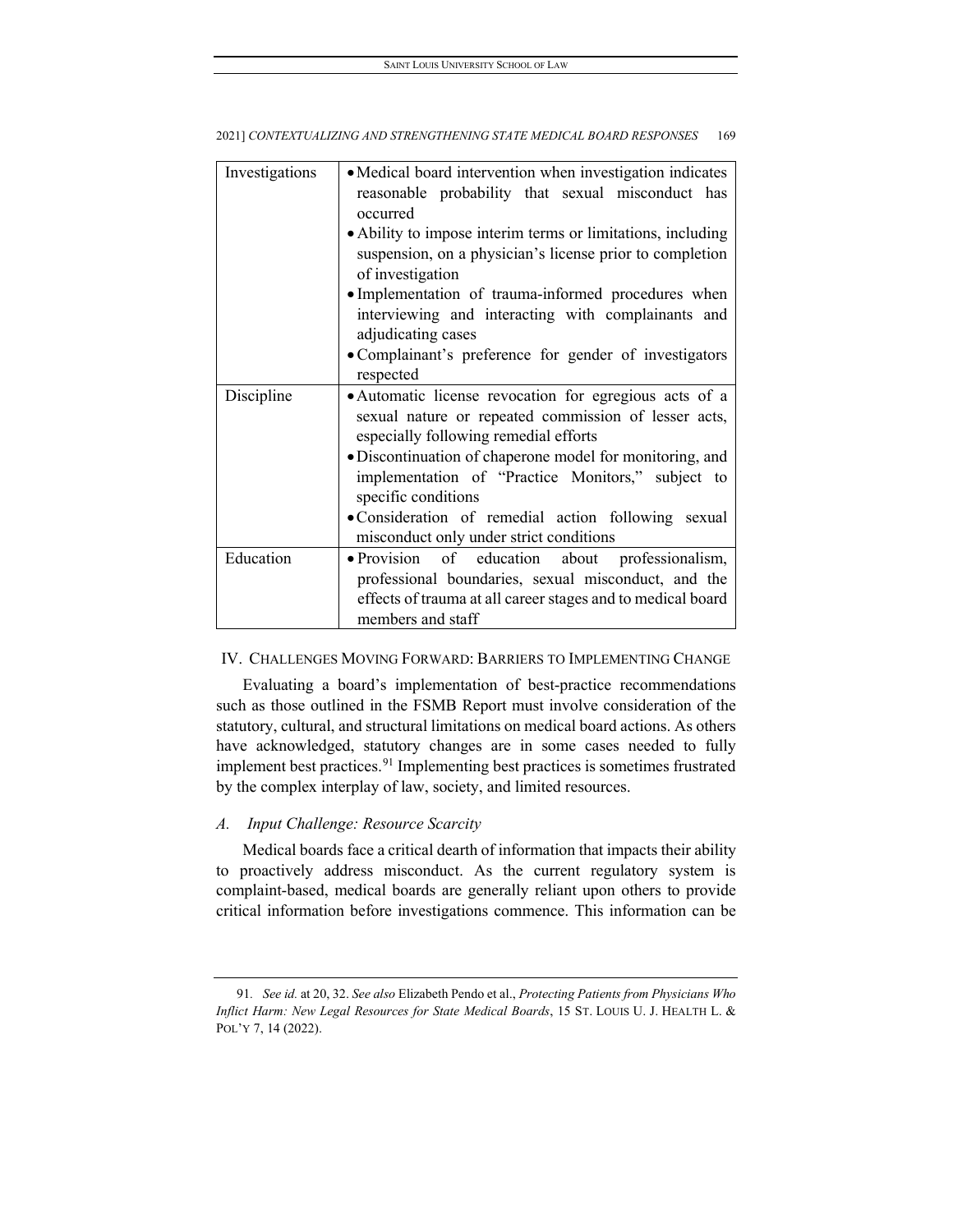provided from different sources, but often is not shared.<sup>[92](#page-20-0)</sup> Patients, hospitals, health systems, insurers, and practitioners themselves all play key roles in the complaint-based disciplinary system. Whether these stakeholders remain silent out of fear, a lack of knowledge, or out of self-interest, the impact is the same. When stakeholders do not report misconduct to medical boards, these boards do not receive the information that they need to initiate an investigation or meet evidentiary requirements necessary to suspend or revoke an offending physician's license. As discussed in the FSMB Report, when boards publicly fail to sanction physicians or otherwise fail to be transparent, patient trust in the system erodes.<sup>[93](#page-20-1)</sup> This in turn results in a vicious cycle of silence, inaction, and potentially, further abuse.

One important source of information is the patients themselves or their surrogates. Patients who have been harmed by a physician are often in possession of information sufficient to trigger an investigation by a medical board to prevent the physician from continuing to engage in harmful conduct. However, victims of physician misconduct have low rates of reporting, with a Harris Poll—commissioned by the FSMB—finding that only thirty-three percent "of those who believe they experienced unethical, unprofessional, or substandard care reported the misconduct or filed a complaint."<sup>[94](#page-20-2)</sup> Some scholarly estimates are even lower, with one study estimating that fewer than one in ten patient-victims chooses to file a report.<sup>[95](#page-20-3)</sup>

There are many factors that contribute to patients not reporting physician abuse. Victims of sexual crimes are often hesitant to come forward, and reporting rates for sexual crimes are low on a national level; according to the most recent data available from the Department of Justice, only 33.9% of rape or sexual assault victims reported the crime to police.<sup>[96](#page-20-4)</sup> In the case of physician misconduct, institutional mistrust, fear of retaliation, fear of social stigma, shame, and even a lack of awareness about the role of medical boards can all play a role in non-reporting. Of the 33% of patients who reported misconduct, the FSMB-commissioned Harris poll found that "only 34% [of those who reported misconduct] took their complaint to a state medical board."[97](#page-20-5) Patients

<span id="page-20-0"></span><sup>92.</sup> FED'N OF STATE MED. BDS., POSITION STATEMENT ON DUTY TO REPORT 1 (2016), https://www.fsmb.org/siteassets/advocacy/policies/position-statement-on-duty-to-report.pdf.

<span id="page-20-1"></span><sup>93</sup>*. Report and Recommendations of the FSMB Workgroup on Physician Sexual Misconduct*, *supra* note 11, at 27.

<span id="page-20-2"></span><sup>94.</sup> *National Survey Indicates Majority of Physician Misconduct Goes Unreported*, FED'N OF STATE MED. BDS. (May 30, 2019), https://www.fsmb.org/advocacy/news-releases/national-survey -indicates-majority-of-physician-misconduct-goes-unreported/.

<span id="page-20-3"></span><sup>95.</sup> James M. DuBois et al., *Sexual Violation of Patients by Physicians: A Mixed-Methods, Exploratory Analysis of 101 Cases*, 31 SEXUAL ABUSE 503, 504 (2019).

<span id="page-20-4"></span><sup>96.</sup> RACHEL E. MORGAN & JENNIFER L. TRUMAN, BUREAU OF JUST. STAT., U.S. DEP'T OF JUST., NCJ 255113, CRIMINAL VICTIMIZATION, 2019 (2020).

<span id="page-20-5"></span><sup>97.</sup> *National Survey Indicates Majority of Physician Misconduct Goes Unreported*, *supra* note 94; THE HARRIS POLL, STATE MEDICAL BOARDS AWARENESS STUDY (2018), https://www.fsmb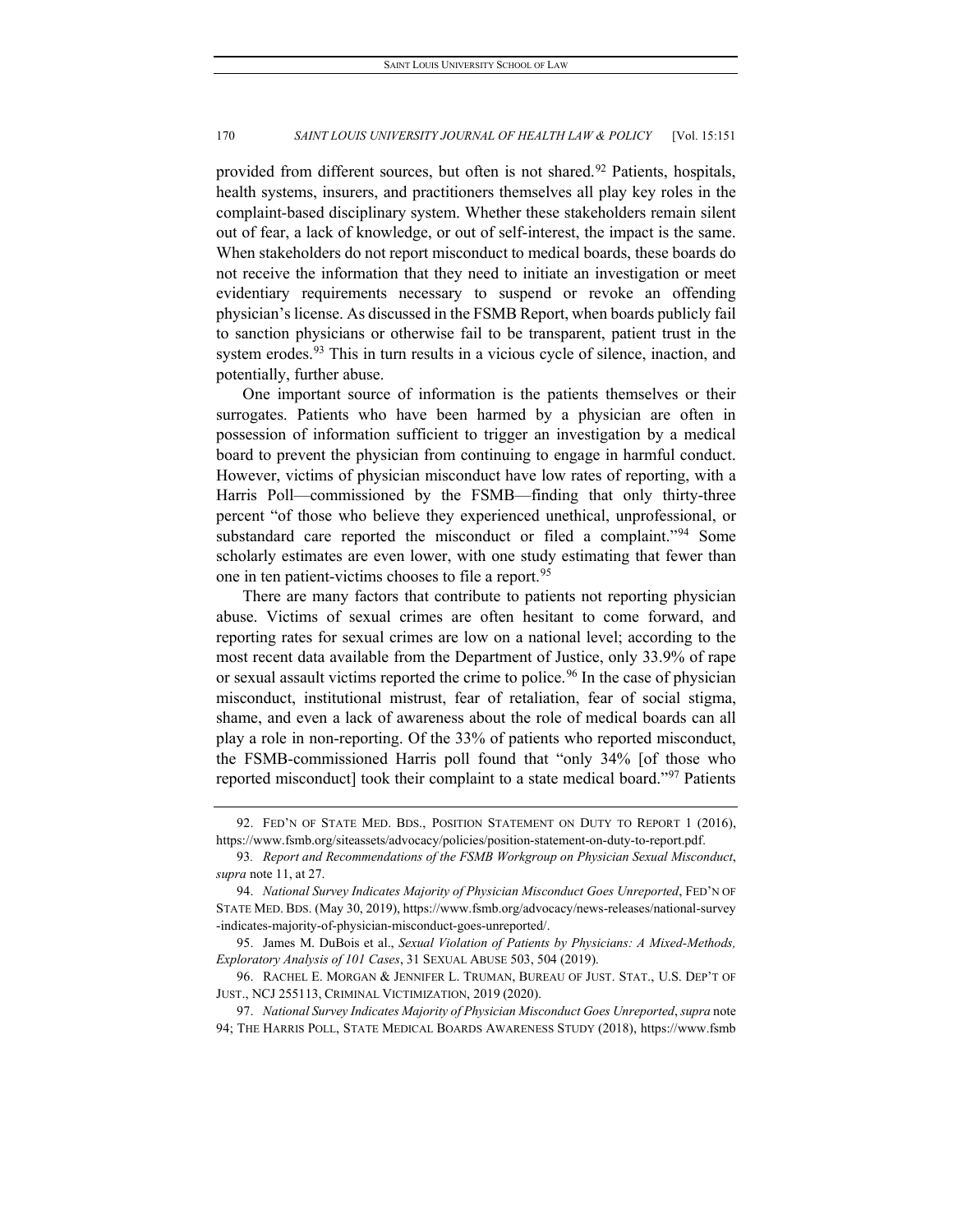need to know where to report and feel empowered to report; they need to be able to trust that their report will be confidential and trust that their report could make an impact.<sup>98</sup> Thus, targeted efforts to educate the public on the role that boards play in physician discipline are essential, as are the creation of reporting systems that are easy-to-use, accessible-to-all, and trustworthy.<sup>[99](#page-21-1)</sup> The FSMB-conducted Harris poll also found that about a third of patients reported the misconduct directly to the physician's hospital or practice.<sup>[100](#page-21-2)</sup> This is a logical place for patients to turn, and thus institutional stakeholders—including hospitals, physician groups, and private clinics—and all members of the health care team also play a critical role in providing information to medical boards. Hospitals and other health care stakeholders have a legal and ethical duty to report, but as the FSMB Report noted, this duty "has proven insufficient in recent years[.]"<sup>101</sup> A culture of silence among many medical professionals, limited incentives for individual or institutional reporting, and weak enforcement mechanisms all contribute to the problem. As a result, "[h]ospitals or physician employers sometimes ignore reports of abuse or push for a resignation rather than reporting physicians to medical boards or law enforcement."<sup>[102](#page-21-4)</sup>

Many state statutes permit medical boards to assess fines against hospitals that fail to report egregious conduct, but these boards are often outmatched by the comparatively vast resources of large health systems.<sup>[103](#page-21-5)</sup> Federal law, specifically the Health Care Quality Improvement Act (HCQIA) has the effect of disincentivizing such reporting. Congress intended that the HCQIA would "prevent . . . injustices by making available to employers and licensure agencies critical information about adverse actions taken against licensed health care professionals"[104](#page-21-6) by requiring hospitals to report actions taken against

<sup>.</sup>org/siteassets/advocacy/news-releases/2018/harris-poll-executive-summary.pdf (study was prepared for the FSMB).

<span id="page-21-0"></span><sup>98</sup>*. Report and Recommendations of the FSMB Workgroup on Physician Sexual Misconduct*, *supra* note 11, at 28.

<sup>99</sup>*. Id.* at 33.

<span id="page-21-2"></span><span id="page-21-1"></span><sup>100</sup>*.* THE HARRIS POLL, *supra* note 97 (indicating that thirty-one percent reported the physician to their office/hospital/group and twenty-five percent reached out to a lawyer).

<span id="page-21-3"></span><sup>101</sup>*. Report and Recommendations of the FSMB Workgroup on Physician Sexual Misconduct*, *supra* note 11, at 21.

<sup>102.</sup> DuBois et al., *supra* note 95.

<span id="page-21-5"></span><span id="page-21-4"></span><sup>103</sup>*. Report and Recommendations of the FSMB Workgroup on Physician Sexual Misconduct*, *supra* note 11, at 22 ("State medical boards should have the ability to levy fines against institutions for failing to report instances of egregious conduct. While many boards already have statutory ability to do so, they are reluctant to engage in legal proceedings with hospitals or other institutions with far greater resources at their disposal.").

<span id="page-21-6"></span><sup>104.</sup> RON SCOTT, PROMOTING LEGAL AND ETHICAL AWARENESS: A PRIMER FOR HEALTH PROFESSIONALS AND PATIENTS 77 (2009).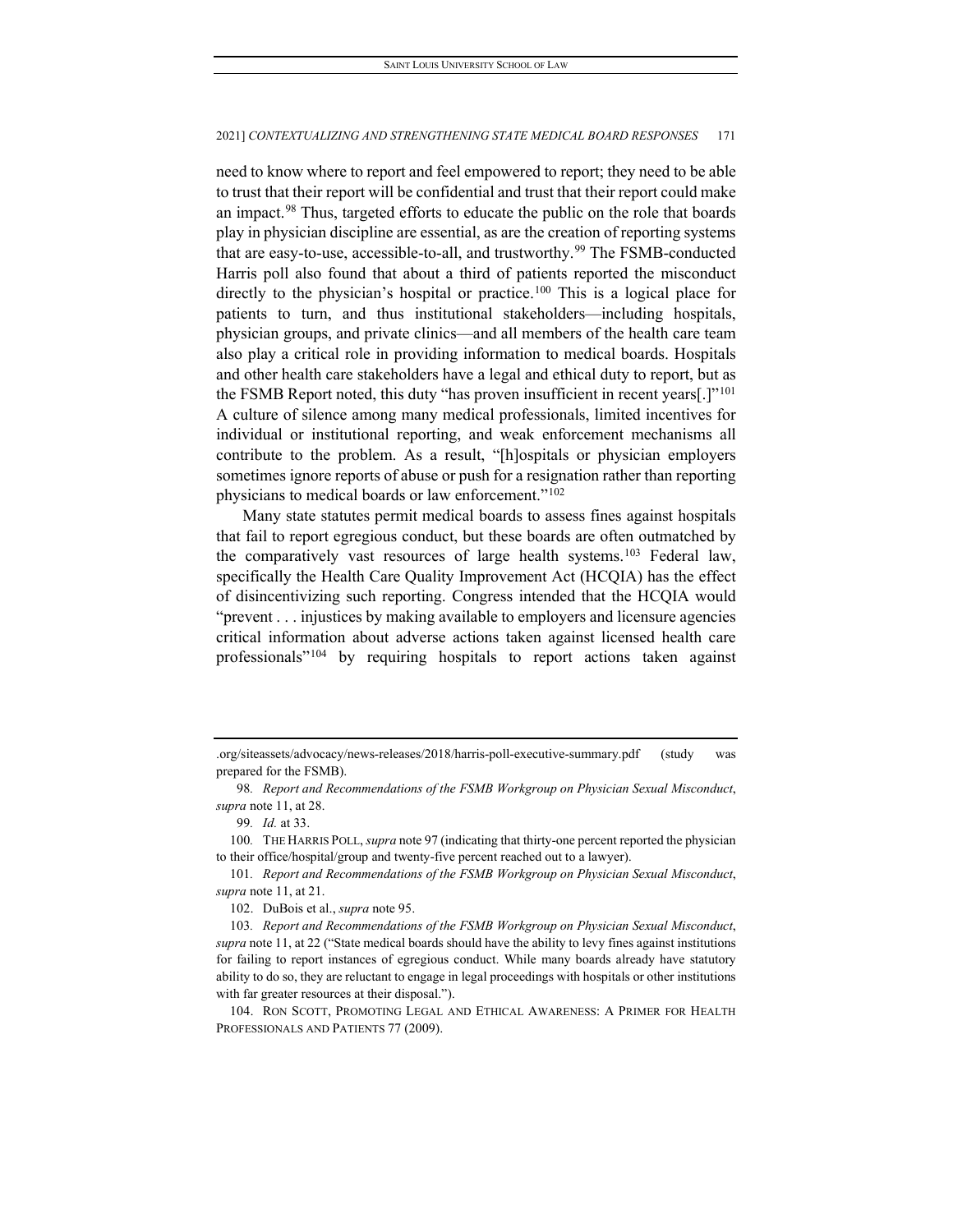physicians and through the creation of a NPDB.[105](#page-22-0) However, under the HCQIA, hospitals are not required to report patient complaints or even allegations of egregious misconduct; rather, they are required to report "a professional review action that adversely affects the clinical privileges of a physician for a period longer than 30 days."<sup>[106](#page-22-1)</sup> Furthermore, the HCQIA provides hospitals with "broad-based immunity from liability for all professional review actions which meet its standards and which are made in the conduct of professional review activity."[107](#page-22-2) In other words, the HCQIA gives hospitals and health administrators wide latitude to internally handle physician misconduct as long as a hospital's review process conforms to the standards set forth in the statute<sup>108</sup> and only requires reporting when the review results in an adverse action against the physician. Thus, the protections afforded to the peer review process under the HCQIA curb the flow of information from hospitals to medical boards; this statute incentivizes hospitals to handle allegations of physician misconduct through internal review processes, and medical boards are left without key data that could be used in furtherance of their duty to regulate the practice of medicine.

Individual physicians and other members of a patient's health care team are a critical source of information. As highlighted in the FSMB Report, there are "highly problematic aspects of sexual misconduct in medical education and practice, many of which permeate the prevailing culture of medicine and selfregulation."[109](#page-22-4) There has long been a breakdown in reporting within the health care profession, as "[h]ealth care providers who sexually assault patients sometimes commit the act in the presence of other medical professionals, who may actually witness the sexual misconduct;" even those who witness this conduct do not report, as there "seems to be a 'code of silence' [among] some health care providers."<sup>[110](#page-22-5)</sup> A cultural shift within medicine that normalizes the reporting of misconduct must take place. Recent FSMB recommendations thus

<span id="page-22-1"></span><span id="page-22-0"></span><sup>105.</sup> Mark A. Colantonio, *The Health Care Quality Improvement Act of 1986 and Its Impact on Hospital Law*, 91 W. VA. L. REV. 91, 92–93 (1988).

<sup>106.</sup> 42 U.S.C. § 11133(a)(1)(A).

<sup>107.</sup> Colantonio, *supra* note 105, at 93–94.

<span id="page-22-3"></span><span id="page-22-2"></span><sup>108.</sup> 42 U.S.C. § 11112 ("For purposes of the protection set forth in section 11111(a) of this title, a professional review action must be taken—(1) in the reasonable belief that the action was in the furtherance of quality health care, (2) after a reasonable effort to obtain the facts of the matter, (3) after adequate notice and hearing procedures are afforded to the physician involved or after such other procedures as are fair to the physician under the circumstances, and (4) in the reasonable belief that the action was warranted by the facts known after such reasonable effort to obtain facts and after meeting the requirement of paragraph (3).").

<span id="page-22-4"></span><sup>109</sup>*. Report and Recommendations of the FSMB Workgroup on Physician Sexual Misconduct*, *supra* note 11, at 18.

<span id="page-22-5"></span><sup>110.</sup> Nanci Hamilton, *Stopping Doctor Evil: How to Prevent the Prevalence of Health Care Providers Sexually Abusing Sedated Patients*, 45 HOFSTRA L. REV. 299, 306–07 (2016).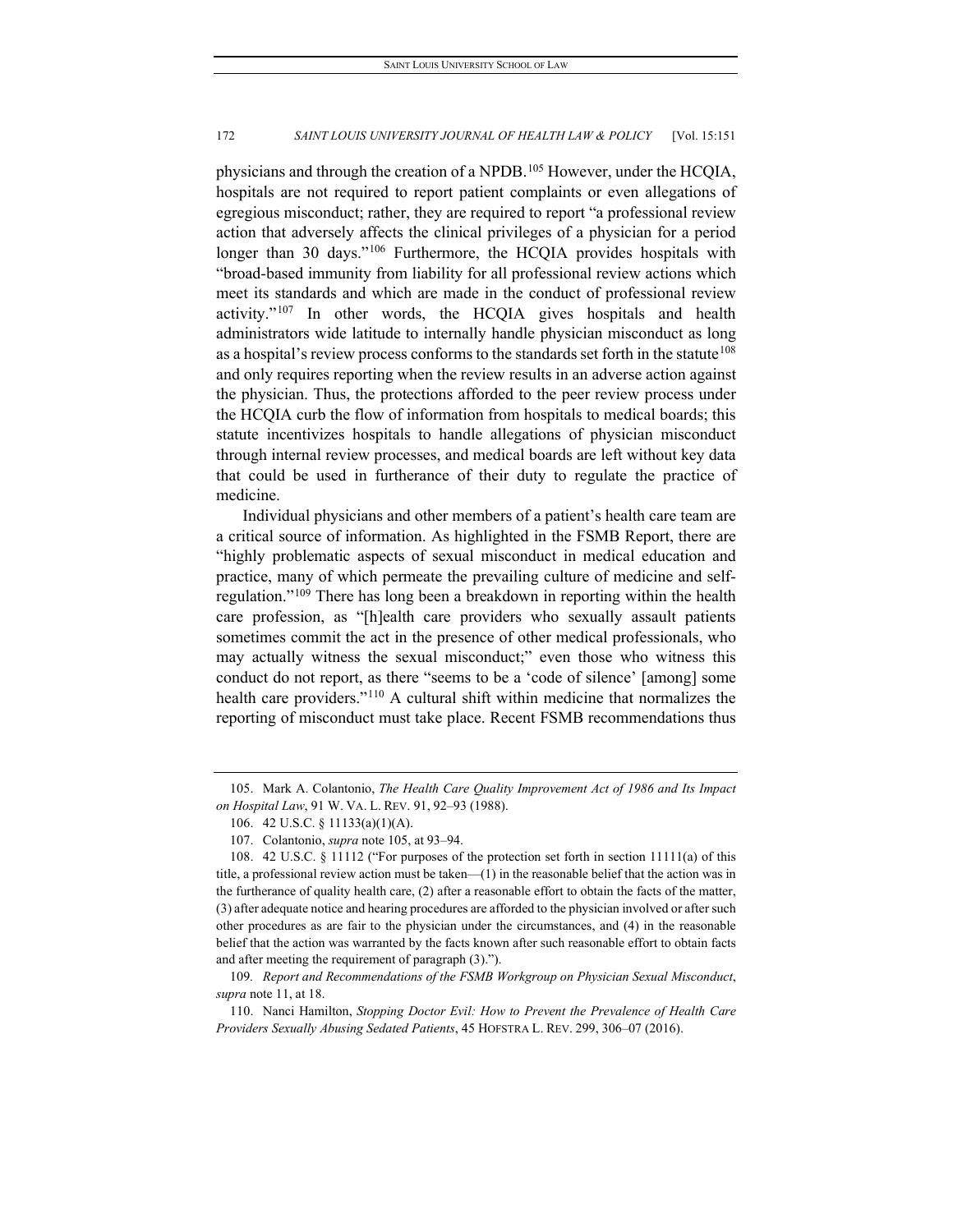also include strengthening accountability models for physicians and other health care providers who fail to report sexual misconduct.<sup>[111](#page-23-0)</sup>

This necessary culture shift depends on individual action—but institutional support from hospitals and health systems is also critical. The FSMB Report acknowledges "physicians may also avoid reporting because of the moral distress . . . and the impracticality of reporting where power dynamics exist and where stakes are high for reporters."<sup>[112](#page-23-1)</sup> Some physicians may reasonably fear that coming forward will result in personal or institutional retaliation.

Several recent cases illustrate the importance of hospitals reporting to medical boards and reinforce the need to implement FSMB recommendations for greater hospital accountability in reporting to medical boards. In July 2021, Susan Kryhoski filed a lawsuit against New York Presbyterian Hospital, alleging that she had been assaulted there years prior by Dr. Joseph Silverman.<sup>[113](#page-23-2)</sup> Early reports revealed that she was at least the second person to come forward with these claims, yet no record of the hospital reporting to the New York State Office of Professional Medical Conduct could be located.[114](#page-23-3)

The same pattern of institutional inaction and secrecy is also present in the case of Dr. Ricardo Cruciani. Cruciani, a neurologist who was charged with sexual assault and stripped of his Pennsylvania medical license following an internal investigation at Drexel University, faces ongoing litigation with patients he treated during his tenure at Beth Israel Medical Center in New York and Capital Health System in New Jersey.[115](#page-23-4) One suit alleges that Cruciani was able to get away with his behavior because "hospital administrators and staff members ignored reports that Mr. Cruciani was sexually assaulting patients . . . never warning other hospitals, state authorities or the police."<sup>[116](#page-23-5)</sup> This claim is substantiated by officials at Drexel University, who have publicly "pointed the finger at other hospitals for failing to take action or to warn them [stating] 'Drexel hired Cruciani after conducting a thorough background check . . . None

<span id="page-23-0"></span><sup>111</sup>*. Report and Recommendations of the FSMB Workgroup on Physician Sexual Misconduct*, *supra* note 11, at 23, 32 ("Physicians who fail to report known instances of sexual misconduct should be liable for sanction by their state medical board for the breach of their professional duty to report.").

<sup>112</sup>*. Id.* at 22.

<span id="page-23-2"></span><span id="page-23-1"></span><sup>113.</sup> Kara Grant, *NewYork-Presbyterian Sued for Allegedly Ignoring Child Sexual Abuse*, MEDPAGE TODAY (Aug. 2, 2021), https://www.medpagetoday.com/special-reports/exclusives /93854.

<span id="page-23-3"></span><sup>114</sup>*. Id.*; Mary Murphy, *Woman Sues Prominent NY Hospital; Says Anorexia Doctor Raped Her There as a 11-Year-Old Patient*, PIX 11 LOC. NEWS (July 29, 2021, 5:58 PM), https://pix11 .com/news/local-news/woman-sues-prominent-ny-hospital-says-anorexia-doctor-raped-her-thereas-11-year-old-patient/.

<span id="page-23-5"></span><span id="page-23-4"></span><sup>115.</sup> Roni Caryn Rabin, *After Years of Sexual Abuse Allegations, How Did This Doctor Keep Working?*, N.Y. TIMES (Oct. 11, 2021), https://www.nytimes.com/2021/10/11/health/ricardocruciani-sexual-abuse.html.

<sup>116.</sup> *Id.*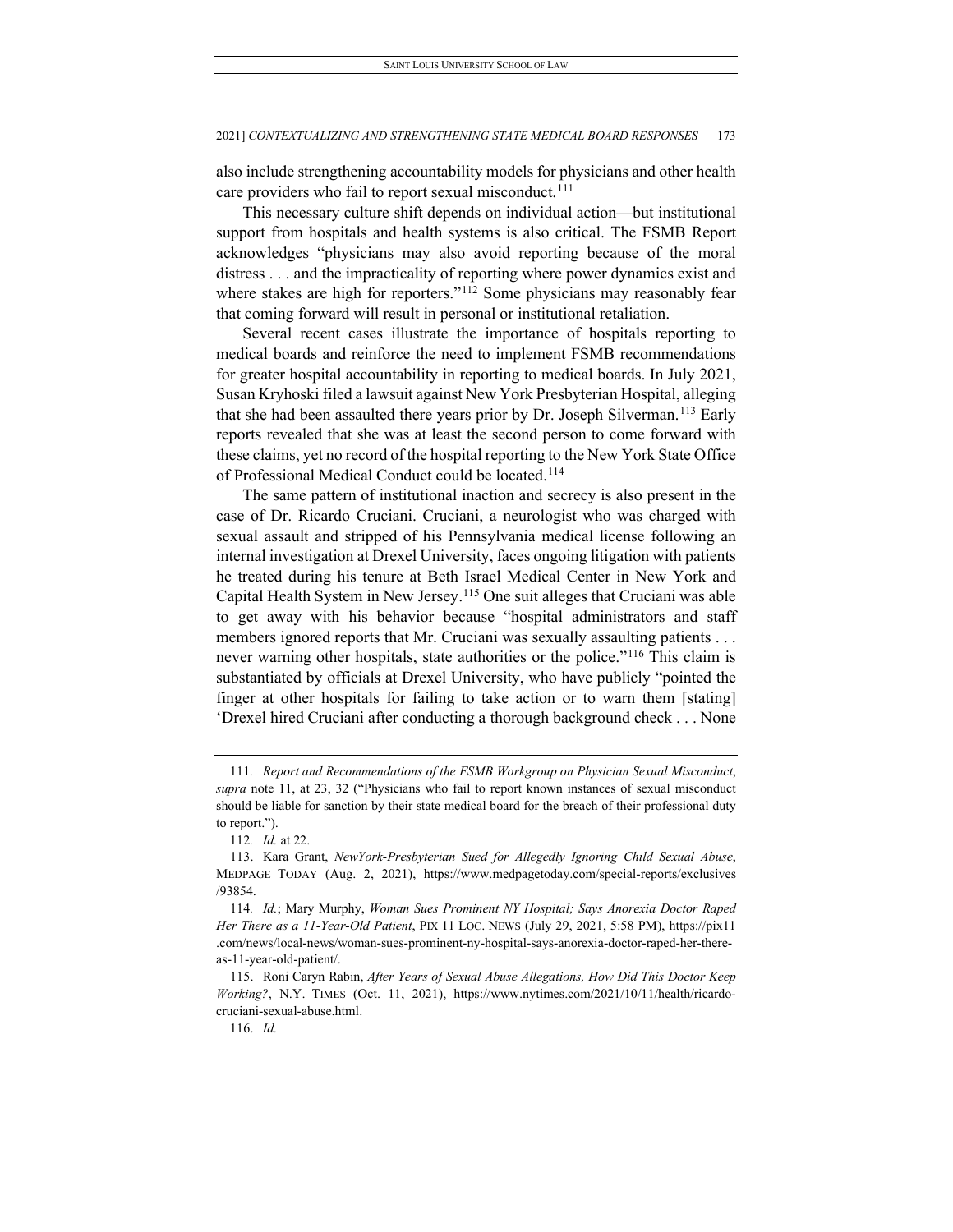of these hospitals ever notified Drexel about Cruciani's conduct.'"[117](#page-24-0) These cases are highly publicized examples but are indicative of an insidious and widespread problem; even preeminent institutions at times shield physicians from misconduct allegations.<sup>[118](#page-24-1)</sup>

There needs to be a pipeline of information going to medical boards so they can effectively investigate and respond to allegations of misconduct. Obtaining information about misconduct is critical—without information, boards have limited ability to investigate or act. There is a need for patients and health care providers alike to recognize the important role they play in addressing physician sexual misconduct. To make this a possibility, medical boards must make targeted attempts to educate patients, to provide clear, trustworthy mechanisms that facilitate swift reporting, and to have robust enforcement mechanisms for holding institutional actors accountable. The FSMB Report and the work of other scholars<sup>[119](#page-24-2)</sup> show that legislative changes on this front are warranted.

## *B. The Impact of Structural Limitations, Resource Scarcity, and Statutory Constraints on Disciplinary Efforts*

Even when a medical board may be "aware" of alleged misconduct, its ability to discipline may be limited by statute as well as requisite resources to conduct a thorough investigation and gather evidence that would satisfy the burden of proof required to take severe disciplinary action against a physician. Moreover, undue political influence exerted on the board may limit its ability to act independently in furtherance of public protection.

Generally, state medical practice acts provide boards broad powers to investigate and discipline in the public interest, but this latitude is not inviolable to subsequent amendment. For example, in 2015, and against the objections of the medical board, Louisiana enacted a law that restricted the ability of the board's executive director from directing investigations and narrowly bound the time in which the board could initiate and complete an investigation.<sup>120</sup> Additionally, some states are limited in their ability to share information about pending investigations with other medical boards where a physician may be licensed. In fact, one provision of the Interstate Medical Licensure Compact allows medical boards to conduct joint investigations and share confidential information about physicians licensed under the Compact.[121](#page-24-4) Under some prior

<span id="page-24-4"></span><span id="page-24-3"></span><span id="page-24-2"></span>121. RULE ON COORDINATED INFO. SYS., JOINT INVESTIGATIONS & DISCIPLINARY ACTIONS §§ 6.4(b), (i) (INTERSTATE MED. LICENSURE COMPACT COMM'N 2018) ("Upon initiating a joint investigation, the lead investigative Board shall notify the Interstate Commission of the joint

<sup>117</sup>*. Id.*

<span id="page-24-1"></span><span id="page-24-0"></span><sup>118.</sup> Anthony T. DiPietro, *The Role of Institutions in Enabling Sexual Abuse*, DIPIETRO L. FIRM (June 3, 2018), https://www.atdlaw.com/2018/06/03/the-role-of-institutions-in-enabling-sexualabuse/.

<sup>119.</sup> Pendo et al., *supra* note 91.

<sup>120.</sup> LA. STAT. ANN. § 37:1270(A)(9) (2007); LA. STAT. ANN. § 37:1285.2(A) (2015).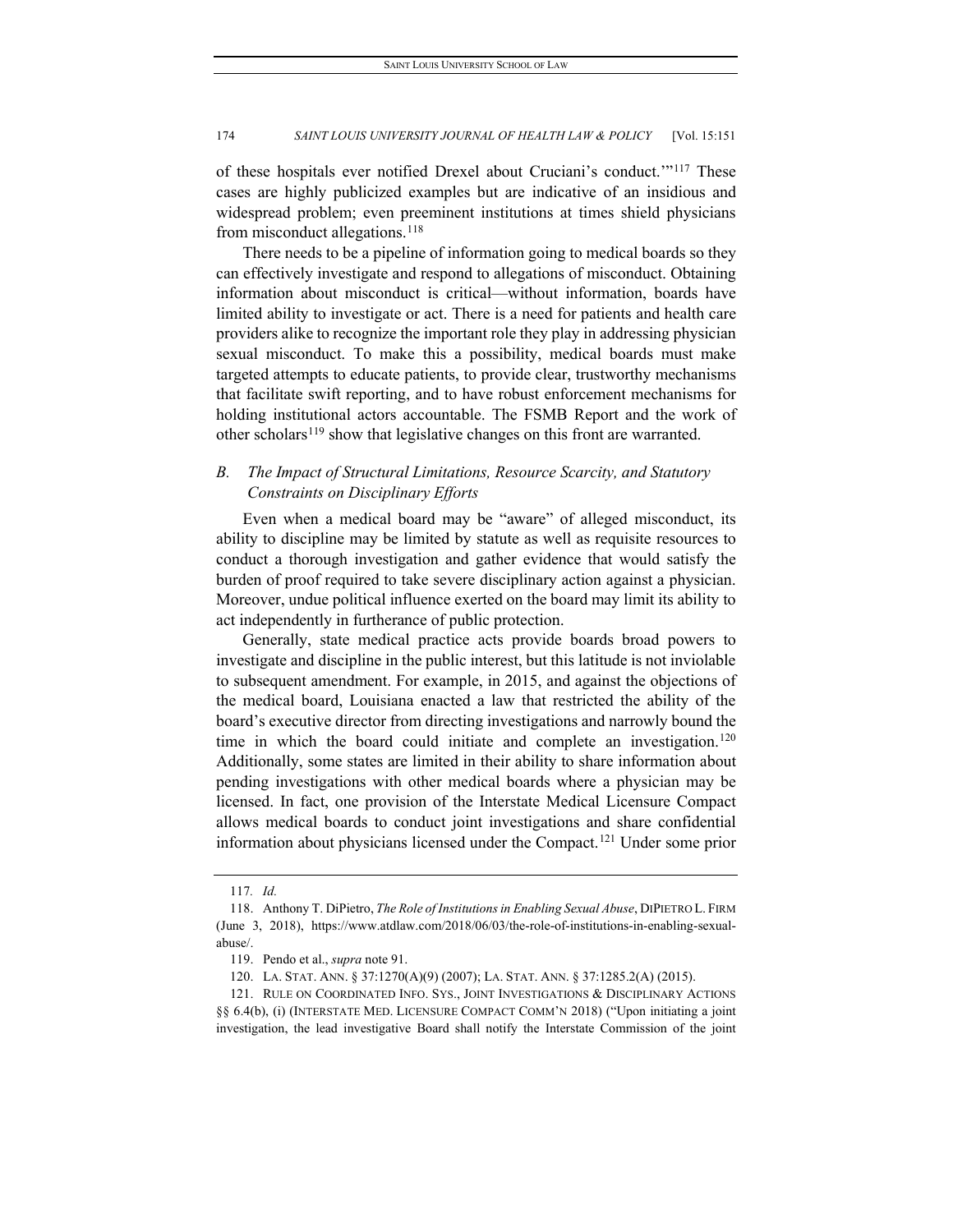state statutes, boards were prohibited from sharing confidential information, even with other medical boards.

The nature of the appointment processes creates a structural constraint that should be considered if one is to objectively critique board activities and conclude a board failed to sufficiently act in the public interest. The common refrain that regulatory boards are captured by the profession is hyperbolic and does not accurately reflect experience on a medical board and the important role of public members.[122](#page-25-0)The need for independent board members is a hallmark of FSMB policy on the structure of medical boards.<sup>[123](#page-25-1)</sup> This policy further recommends that *at a minimum* public members constitute twenty-five percent of the number of board members.<sup>[124](#page-25-2)</sup> Since California added the first public member to its medical board in 1961, states have heeded the call for more diverse representation and made changes to composition to ensure that the board reflects the diversity of the public it is there to protect.<sup>[125](#page-25-3)</sup>

However, board appointments are subject to approval of a politically elected individual, most often the governor.<sup>[126](#page-25-4)</sup> And while boards operate independently and procedures exist that shield the expert decision making of medical board members, the nature of appointment and regulation in general make it difficult for even the most irreproachable board member to avoid entanglement with the political process. Boards may proceed on some disciplinary issues cautiously, balancing the need to discipline to the full extent possible with the reality that such action may limit the ability of the board to achieve other objectives. A strong action against a physician with political connections may raise the ire of an influential member of the legislature or the appointing authority itself. And unfortunately, retribution against a medical board that acts decisively in the public interest is more than conjecture—it is a reality board members must confront in their decision-making process on how best to regulate in the public interest.<sup>[127](#page-25-5)</sup>

investigation and inform the Interstate Commission which member Boards are part of the joint investigation. The Interstate Commission shall notify any other member Boards where the Compact physician is licensed of the identity of the individual under investigation and the contact information for the lead investigative Board.").

<span id="page-25-0"></span><sup>122.</sup> Stephen E. Heretick, *The Role of Public Members on State Medical Boards*, J. MED. REGUL., Mar. 1, 2010, at 6, 6–9.

<span id="page-25-1"></span><sup>123.</sup> FED'N OF STATE MED. BDS., GUIDELINES FOR THE STRUCTURE AND FUNCTION OF A STATE MEDICAL AND OSTEOPATHIC BOARD 14 (2021), https://www.fsmb.org/siteassets/advocacy /policies/guidelines-for-the-structure-and-function-of-a-state-medical-and-osteopathic-board.pdf.

<sup>124</sup>*. Id.*

<sup>125</sup>*. E.g.*, OR. REV. STAT. § 676.400 (2018).

<span id="page-25-4"></span><span id="page-25-3"></span><span id="page-25-2"></span><sup>126.</sup> GUIDELINES FOR THE STRUCTURE AND FUNCTION OF A STATE MEDICAL AND OSTEOPATHIC BOARD, *supra* note 123, at 16.

<span id="page-25-5"></span><sup>127</sup>*. Political Ties Cited in Perry's Intervention in Oklahoma Medical Probe*, DALL. MORNING NEWS (Nov. 4, 2015, 1:20 PM), https://www.dallasnews.com/news/politics/2015/11/04/politicalties-cited-in-perrys-intervention-in-oklahoma-medical-probe/ (In 2010, the Oklahoma Board of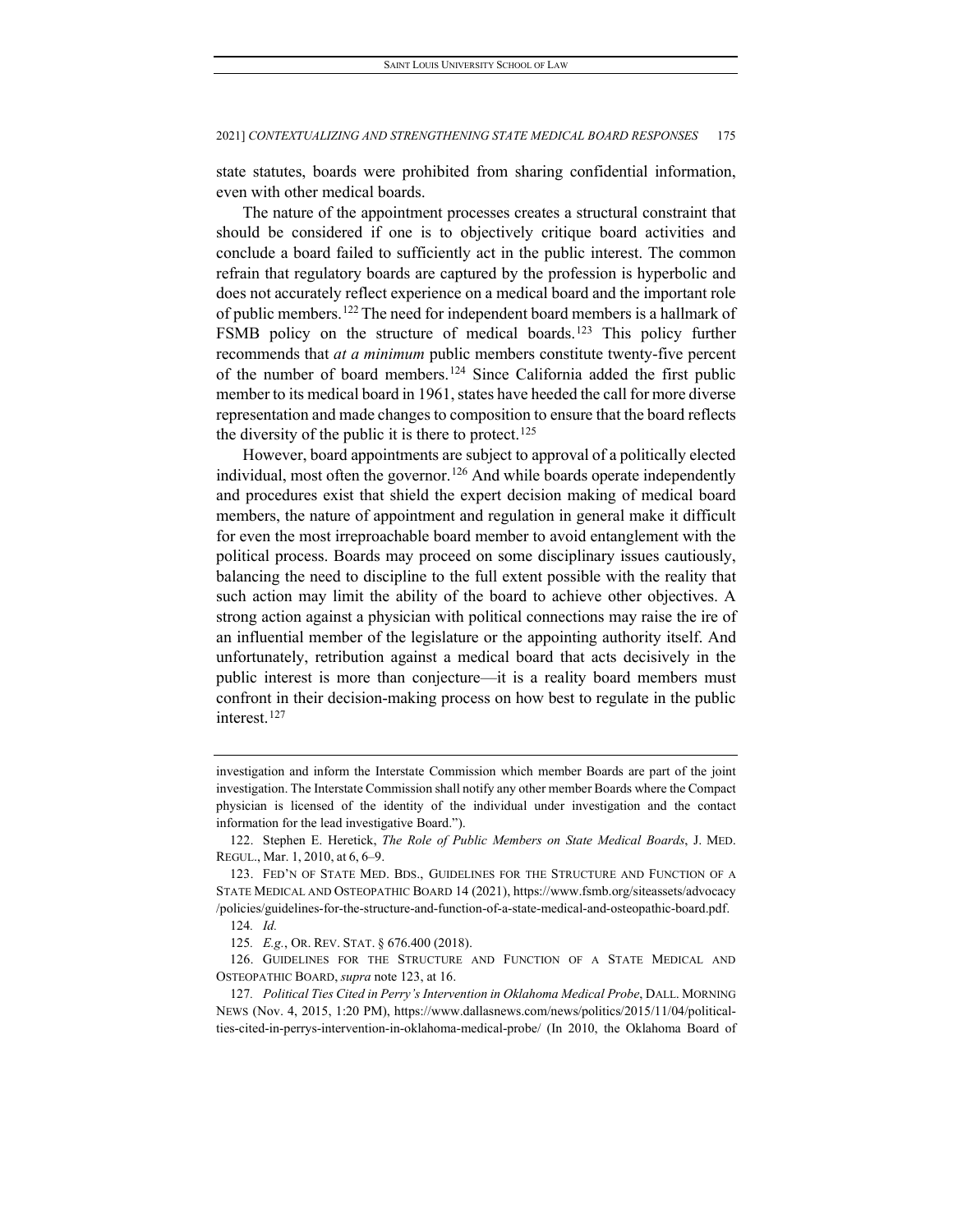Scarcity of board resources also factors into the approach taken to discipline. The majority of medical boards are self-funded, meaning their budget is contingent on funds generated by board activities and licensing fees.<sup>128</sup> In some states, revenue collected from licensure fees is the only source of funds to carry out the totality of regulatory obligations, and any punitive fees collected from licensees for noncompliance may be subject to transfer to a state's general funds. Financial limitations and the costs of vigorous investigations limit effective disciplinary enforcement by medical boards.<sup>129</sup> Thus, for each complaint, investigation, and disciplinary proceeding, medical boards must consider the impact the chosen action has on the ability of the board to reserve funds for equally important aspects of medical regulation.<sup>[130](#page-26-2)</sup> This impact further factors into the decision to pursue an agreed order if facts presented in a complaint and investigation make it difficult to ascertain whether the evidentiary threshold can be met.<sup>[131](#page-26-3)</sup>

Together, these concepts factor into the ultimate approach a board takes toward investigating and disciplining misconduct. While the strong call for investigatory transparency and discipline to the full extent possible is appreciated, it must be balanced against the primary concern of the medical boards, which is protection of the public.

At their core, medical boards are important state-sanctioned instruments whose task is to promote public safety by balancing risk against harms. Each decision a board makes must take into account the "holistic view of regulation and risk management[] and conceptualize[] risks as interrelated and as having potential consequences for broader social, economic and political environments."[132](#page-26-4) Any decision that a state board makes in the process of handling a case in which a physician is accused of misconduct reverberates far beyond the individuals involved in that particular case. This may mean that in certain circumstances, boards may opt for an action with greatest immediate impact, such as using an Agreed Order, in order to restrict a physician's ability

Medical Examiners investigated a physician accused of serious violations involving over twenty patients, which included billing fraud, paralysis, and even death. As the investigations continued, the governor inserted herself into the board's investigation and adjudication of the matter, presumably after being urged to do so by another governor, who just so happened to be the recipient of campaign donations from the physician in question. Ultimately, the board refused to accede to governor's request, creating tensions that impacted the Board's independence to regulate in the public interest.).

<span id="page-26-1"></span><span id="page-26-0"></span><sup>128.</sup> FED'N OF STATE MED. BDS., U.S. MEDICAL REGULATORY TRENDS AND ACTIONS 59–60 (2018), https://www.fsmb.org/siteassets/advocacy/publications/us-medical-regulatory-trendsactions.pdf.

<sup>129</sup>*. Id.*; Sawicki, *supra* note 5, at 315.

<sup>130.</sup> Sawicki, *supra* note 5, at 301, 315.

<sup>131</sup>*. Id.*

<span id="page-26-4"></span><span id="page-26-3"></span><span id="page-26-2"></span><sup>132.</sup> Bridget M. Hutter, *A Risk Regulation Perspective on Regulatory Excellence*, *in* ACHIEVING REGULATORY EXCELLENCE 101, 106 (Cary Coglianese ed., 2017).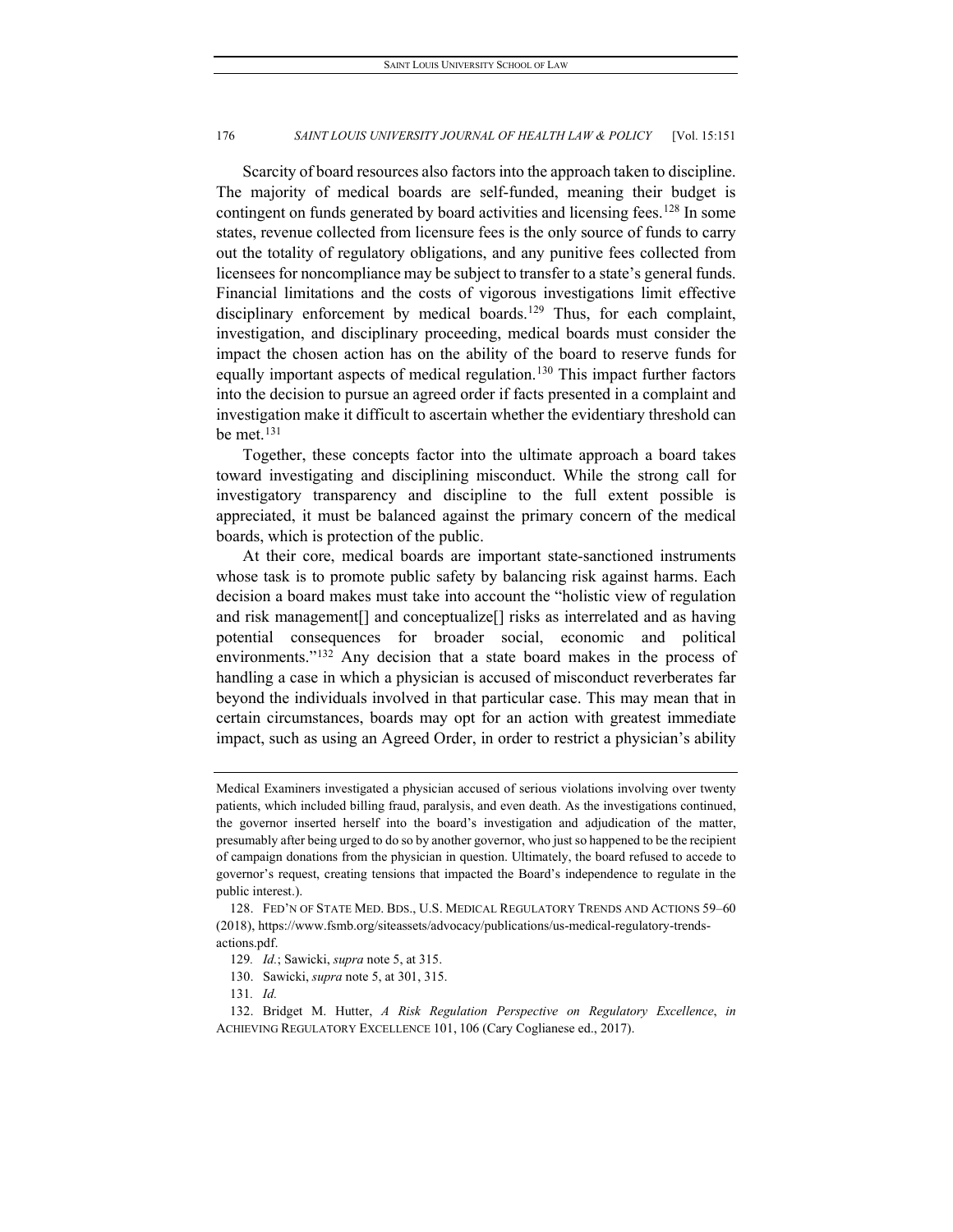to provide care in lieu of a full investigation.<sup>[133](#page-27-0)</sup> For example, a board may decide to enter an Agreed Order with a physician, even though the board suspects that the Agreed Order may not provide a full and complete account of the facts underlying the decision per the terms of the agreement. In that instance, the terms of the Agreed Order may be, in the board's estimation, the most efficient way of managing the societal risk presented by the physician.

Fully informed future recommendations and effective changes to the processes designed to address physician misconduct can only be realized alongside an understanding of the need for boards to manage risk, the statutory limitations placed on actions and disclosures, an awareness that boards often lack critical resources (like the information necessary to initiate investigations), and an acknowledgment of some boards' inability to hold other stakeholders accountable for failing to report misconduct.

## V. STATE MEDICAL BOARD SUCCESSES: HOPE FOR THE FUTURE

While boards must grapple with these barriers, there are innovative ways in which they can work to improve the status quo—including and in addition to adopting the recommendations contained in the FSMB Report. Medical boards can use emerging technologies to implement better systems for identifying physicians whose records contain "red flags." In this way, physicians, especially those who are guilty of serial abuse, would be less able to fly under the radar and avoid accountability. One of the key issues with physician accountability is identifying those who are or who could become serial offenders. A recent study of over 90,000 physician records in the state of Illinois found that physicians with two or more disciplinary actions account for only 0.47% percent of physicians, but 28% of all disciplinary actions; similarly, the study found that physicians with two or more paid medical malpractice claims account for 2.37% of all licensed physicians, but 53% of paid claims and payouts for medical malpractice claims.<sup>[134](#page-27-1)</sup> Utilizing technology to adopt a risk management strategy could target these bad actors and thus ultimately reduce malpractice and physician misconduct.

Just as "the advance of computer technology and the creation of the National Practitioner Data Bank allowed boards to better coordinate oversight efforts among the states and . . . led to a significant increase in the number of serious disciplinary actions . . . in the late 1980s and early 1990s,"[135](#page-27-2) medical boards today can utilize technology to improve regulatory processes. Technology can be used to consolidate and share information almost instantaneously, utilize

<sup>133.</sup> U.S. MEDICAL REGULATORY TRENDS AND ACTIONS, *supra* note 128, at 10.

<span id="page-27-1"></span><span id="page-27-0"></span><sup>134.</sup> David A. Hyman et al., *Medical Malpractice and Physician Discipline: The Good, The Bad and The Ugly*, 18 J. EMPIRICAL LEGAL STUD. 131, 131, 138–40 (2021).

<span id="page-27-2"></span><sup>135.</sup> Ross D. Silverman, *State Medical Boards and the Politics of Public Protection*, 21 J. LEGAL MED. 143, 145 (2000).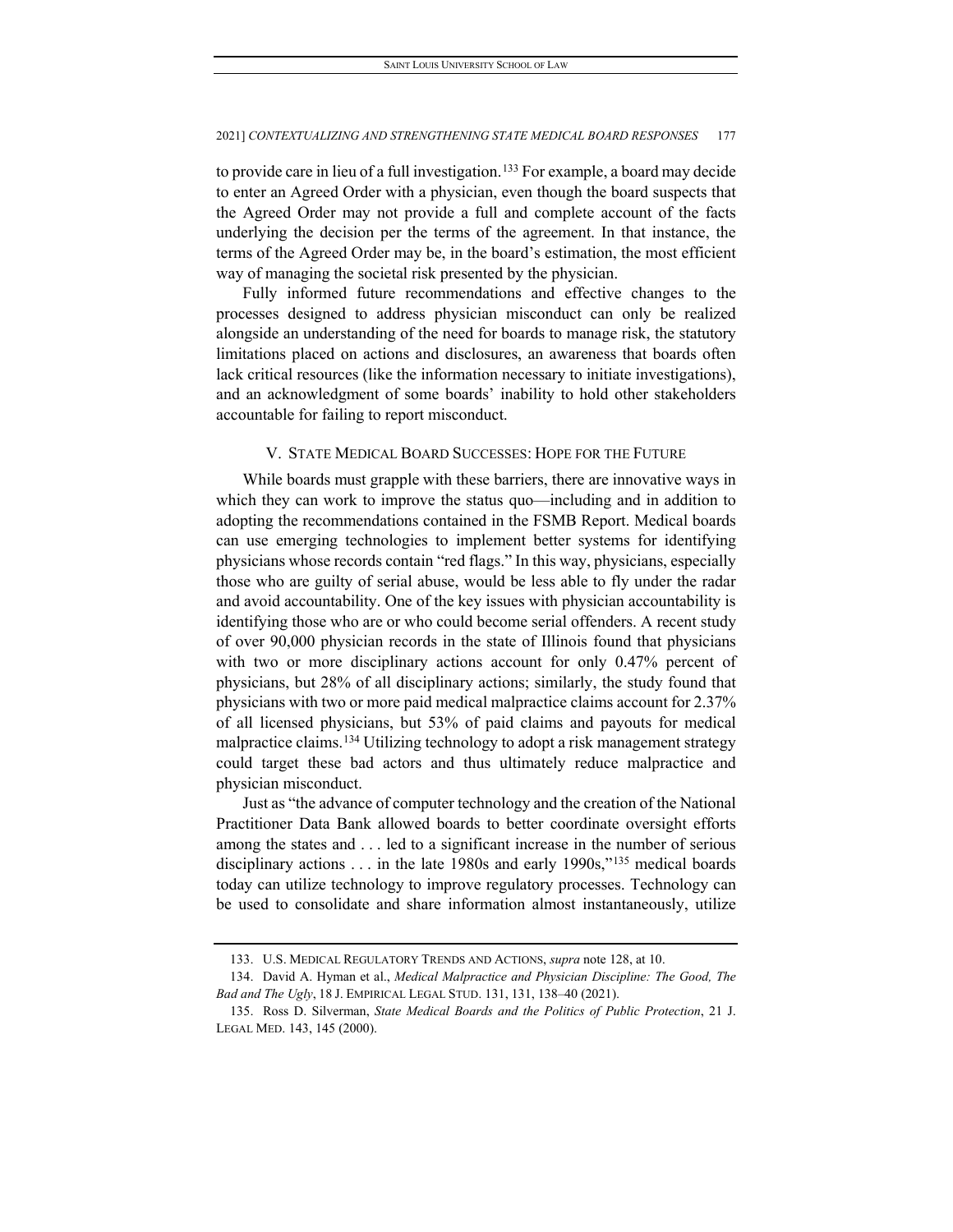artificial intelligence and algorithmic solutions to assess risk, and thus continue to improve physician accountability. Data interoperability is critical if medical boards are to distill insight from regulatory output data and then reuse it for systemic improvements and prevention of harm. Just as other industries have applied data and machine learning to profoundly evolve historically limiting business practices and derive greater impact, $136$  so too should regulatory bodies concerned with preventing and disciplining physician sexual misconduct.

## *A. Improvements to Board Action Language*

Standardization of disciplinary data and improved data sharing across the health care and regulatory ecosystem brings with it the promise that medical boards can utilize artificial intelligence strategically and improve their ability to address all forms of physician misconduct—not just for sexual misconduct. Properly labeled data sets are an essential component of this effort,  $137$  and one which will be difficult to achieve because many of the databases were not designed to interoperate. But once this occurs, medical boards would be able to use this data to uncover patterns of concerning and unreported behavior, intervene proactively to prevent harm, and engage in remedial and educational efforts, where appropriate.

The FSMB is in a unique position to analyze and assist in the standardization of disciplinary orders. Today, information is disseminated electronically through FSMB's Physician Data Center (PDC).<sup>[138](#page-28-2)</sup> The PDC receives copies of 8000 disciplinary actions (on more than 4000 physicians) each year.<sup>[139](#page-28-3)</sup> Medical boards also query the FSMB more than 100,000 times and receive nearly 15,000 disciplinary alerts annually.<sup>[140](#page-28-4)</sup>

The full value of a centralized repository of disciplinary actions has not been fully realized. One major constraint is that the actions the FSMB receives are as varied as the boards themselves, and there is no standard manner in the presentation of factual background and legal conclusions. To address this dissonance, after the FSMB receives a copy of a disciplinary action, its PDC staff reviews the order to discern the action(s) taken by the board and the reason(s) for those action(s). While final determination generally comes from the "findings of fact" and/or "conclusions of law," the reasons for those actions (based solely on the findings of fact), can be indistinct. In some cases, the basis for discipline can only be categorized in general terms such as "unprofessional

<span id="page-28-0"></span><sup>136.</sup> THOMAS M. SEIBEL, DIGITAL TRANSFORMATION: SURVIVE AND THRIVE IN AN ERA OF MASS EXTINCTION 75–82 (Eric Marti ed., 2019).

<span id="page-28-4"></span><span id="page-28-3"></span><span id="page-28-2"></span><span id="page-28-1"></span><sup>137.</sup> MELANIE MITCHELL, ARTIFICIAL INTELLIGENCE: A GUIDE FOR THINKING HUMANS 111 (1st ed. 2019).

<sup>138.</sup> U.S. MEDICAL REGULATORY TRENDS AND ACTIONS, *supra* note 128, at 8, 18.

<sup>139</sup>*. Id.* at 19.

<sup>140</sup>*. Id.* at 18.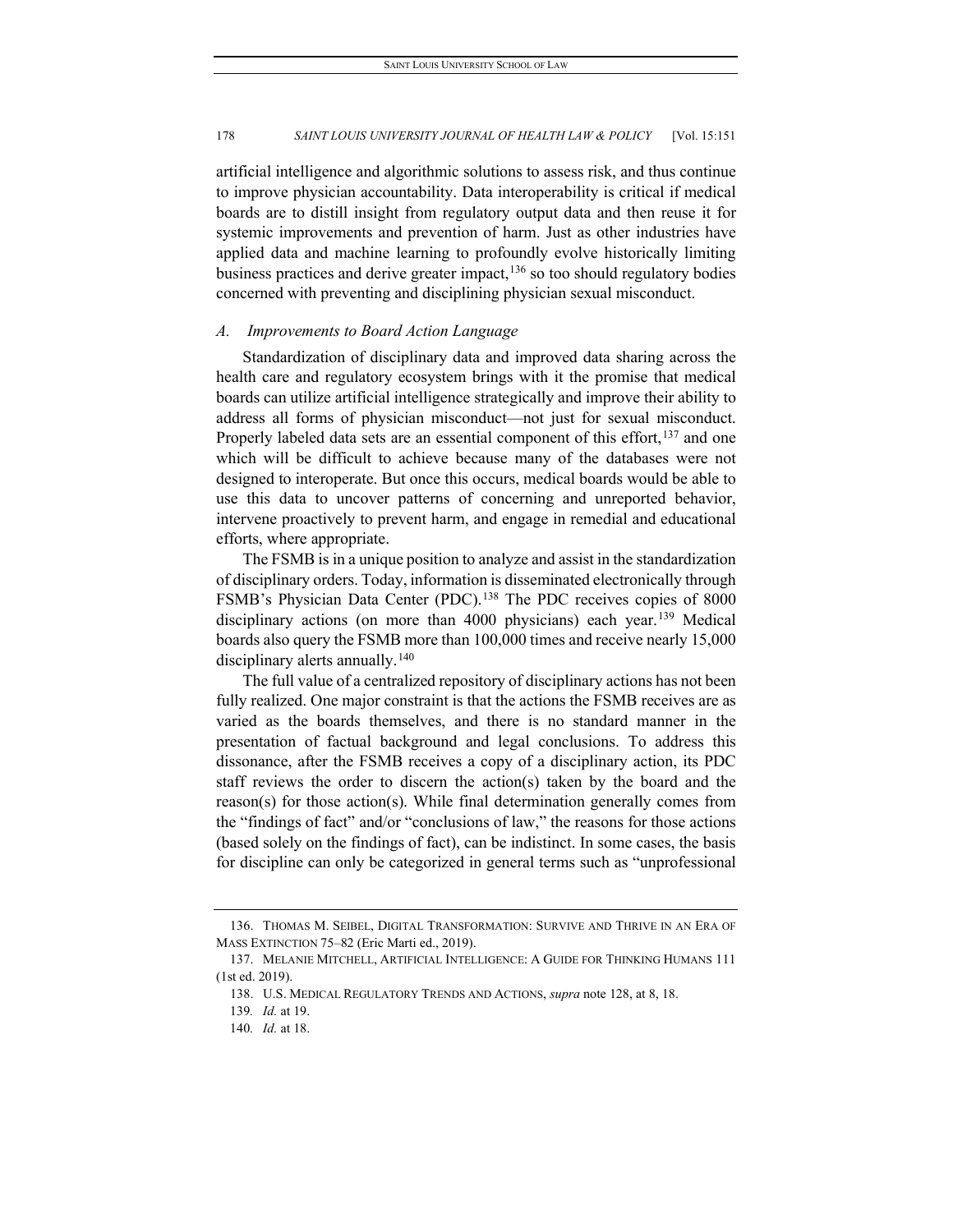conduct" or the order is so opaque that the reason for discipline must be labeled "not provided," or "undetermined."<sup>141</sup>

In 2018, recognizing the need for reform and consistency in reporting, the FSMB established an internal Workgroup to conduct a more detailed review of disciplinary actions with focus on the narrative section. Initial analysis revealed: (1) documents received from boards vary in quality and detail which creates coding challenges, particularly in the case of reciprocal actions (e.g., some boards do not provide documentation supporting the reciprocal actions); (2) the way basis codes are assigned can sometimes create redundancies (e.g., alcohol abuse, inappropriate use of alcohol, intemperate use of alcohol); (3) sometimes codes can be derived from the findings of fact (e.g., moral unfitness), but provide little insight into what happened (e.g., excessive prescribing); and (4) often there is meaningful information beyond the findings of fact in the narrative contained in the disciplinary action or in the instance of reciprocal action, in the original disciplinary action.

In 2019, the FSMB's PDC established a new process for coding a secondary set of research basis codes based on the findings of fact and board order narrative. In addition to coding the standard board action and basis code data, the PDC reviewed—through both manual and machine learning techniques board orders with 5096 actions for 2575 physicians to determine if additional research basis codes could be added. A preliminary analysis of this data revealed that 554 orders were identified and coded with additional research basis codes, providing greater insight into the facts behind disciplinary actions. Though less common, meaningful increases in rates were also observed in physician-patient boundary issues (eight orders added), sexual misconduct (sixteen added), and sexual boundary issues (nine added).

The 2020 FSMB Report encourages medical boards and others to implement clear coding processes for board actions that provide accurate descriptions of cases, and clearly link licensee behaviors to disciplinary actions; where sexual misconduct has occurred, the case should be labeled as such.<sup>[142](#page-29-1)</sup> A label of "disruptive physician behavior" or even "boundary violation" is less helpful than the more specific label of "sexual misconduct."[143](#page-29-2) In furtherance of this goal, the FSMB has joined with the NPDB and other stakeholders in the house of medicine to develop consistent terminology that allows a violation and the underlying causes of discipline to be stated explicitly, thereby promoting greater understanding for the public and the medical boards, while also enabling the tracking of trends, frequencies, recidivism, and the impact of remedial measures.

<sup>141</sup>*. See generally* King et al., *supra* note 4, at 1609–10.

<span id="page-29-2"></span><span id="page-29-1"></span><span id="page-29-0"></span><sup>142</sup>*. Report and Recommendations of the FSMB Workgroup on Physician Sexual Misconduct*, *supra* note 11, at 28.

<sup>143</sup>*. Id.*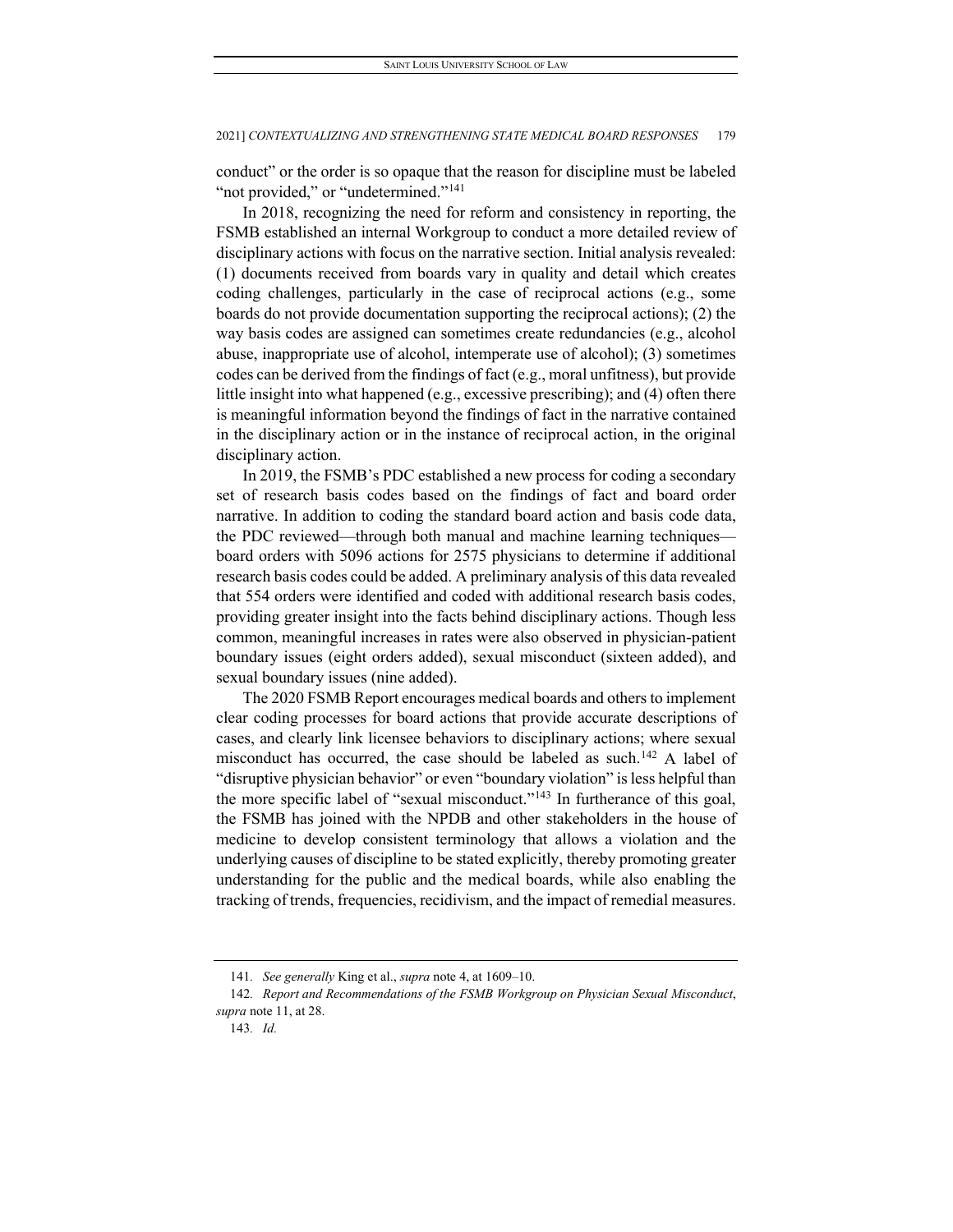## *B. Greater Use of Technology in the Regulatory Process and Risk-Based Transformation*

Efforts to utilize advanced data analytics in the regulatory process are increasing. The North Carolina Medical Board, through improvements to its Safe Opioid Prescribing Initiative, effectuated greater use of data analytics to proactively screen and identify prescribers of interest where no complaint has been received.<sup>[144](#page-30-0)</sup> Internationally, the Australian Health Practitioner Regulation Agency is developing and has already piloted new risk-based approaches to managing complaints against health practitioners, including a risk-assessment tool that cross references complaint data against known features of a practitioner and the circumstances of their practice in order to allocate regulatory resources more quickly and effectively.<sup>[145](#page-30-1)</sup> These efforts are evidence that regulators are diligent in their efforts to fulfill their statutory mandates.

This shift on the part of medical boards to utilize technology for automated regulatory and administrative decision making systems is a dramatic shift from the status quo that will no doubt raise concerns that boards would be out of compliance with due process and other legal requirements.<sup>[146](#page-30-2)</sup> Proponents of integrating artificial intelligence into the toolbox used by regulators argue that existing legal doctrines need not create insuperable barriers to governmental use of machine learning so long as the operational frameworks behind them are understandable.[147](#page-30-3) Critics may also cite that the data necessary to train the systems may exacerbate human biases, or pose problematic considerations related to privacy, data usage, and government accountability. But these issues have coexisted with artificial intelligence from the outset. And while these questions may not be easily answered, recognition of the issues and collaborative efforts to address them during the deployment of technology-enabled regulatory solutions allows the benefits to be realized and the promise of improved regulation to be embraced.<sup>148</sup>

<span id="page-30-0"></span><sup>144.</sup> In 2017, the North Carolina Medical Board sought legislative changes that would allow it to access data on patient and prescriber characteristics to improve assessment of behaviors commonly associated with inappropriate opioid prescribing and to identify additional licensees for investigation. N.C. GEN. STAT. § 90-113.74(b2) (2019).

<span id="page-30-1"></span><sup>145.</sup> AUSTRALIAN HEALTH PRAC. REGUL. AGENCY, ANNUAL REPORT 2017/18: NOTIFICATIONS AND MONITORING (2018), http://www.ahpra.gov.au/annualreport/2018/notifica tions.html.

<span id="page-30-2"></span><sup>146.</sup> CARY COGLIANESE, A FRAMEWORK FOR GOVERNMENTAL USE OF MACHINE LEARNING (2020) (report to the Admin. Conf. of the U.S.).

<span id="page-30-3"></span><sup>147.</sup> Cary Coglianese & David Lehr, *Regulating by Robot: Administrative Decision Making in the Machine-Learning Era*, 105 GEO. L.J. 1147, 1176, 1222 (2017).

<span id="page-30-4"></span><sup>148</sup>*. See* ADMIN. CONF. OF U.S., STATEMENT #20, AGENCY USE OF ARTIFICIAL INTELLIGENCE (2020), https://www.acus.gov/sites/default/files/documents/Statement%2020%20Agency%20Use %20of%20Artificial%20Intelligence.pdf (discussing the possible application of AI to aggregated data on professional conduct).